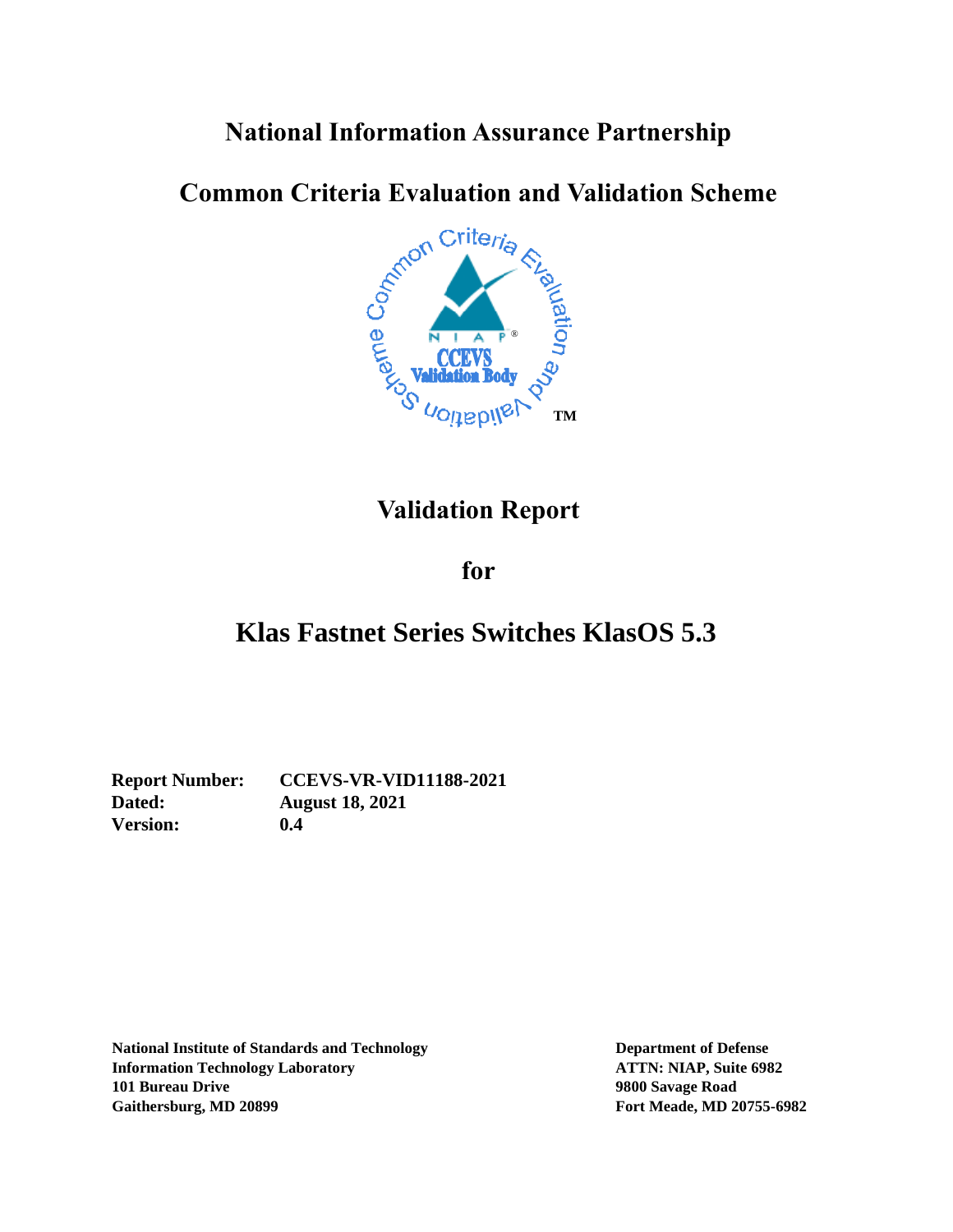### **ACKNOWLEDGEMENTS**

### **Validation Team**

Paul Bicknell

Randy Heimann

Linda Morrison

Ted Farnsworth

*The MITRE Corporation*

## **Common Criteria Testing Laboratory**

Dayanandini Pathmanathan

Rodrigo Tapia

Acumen Security, LLC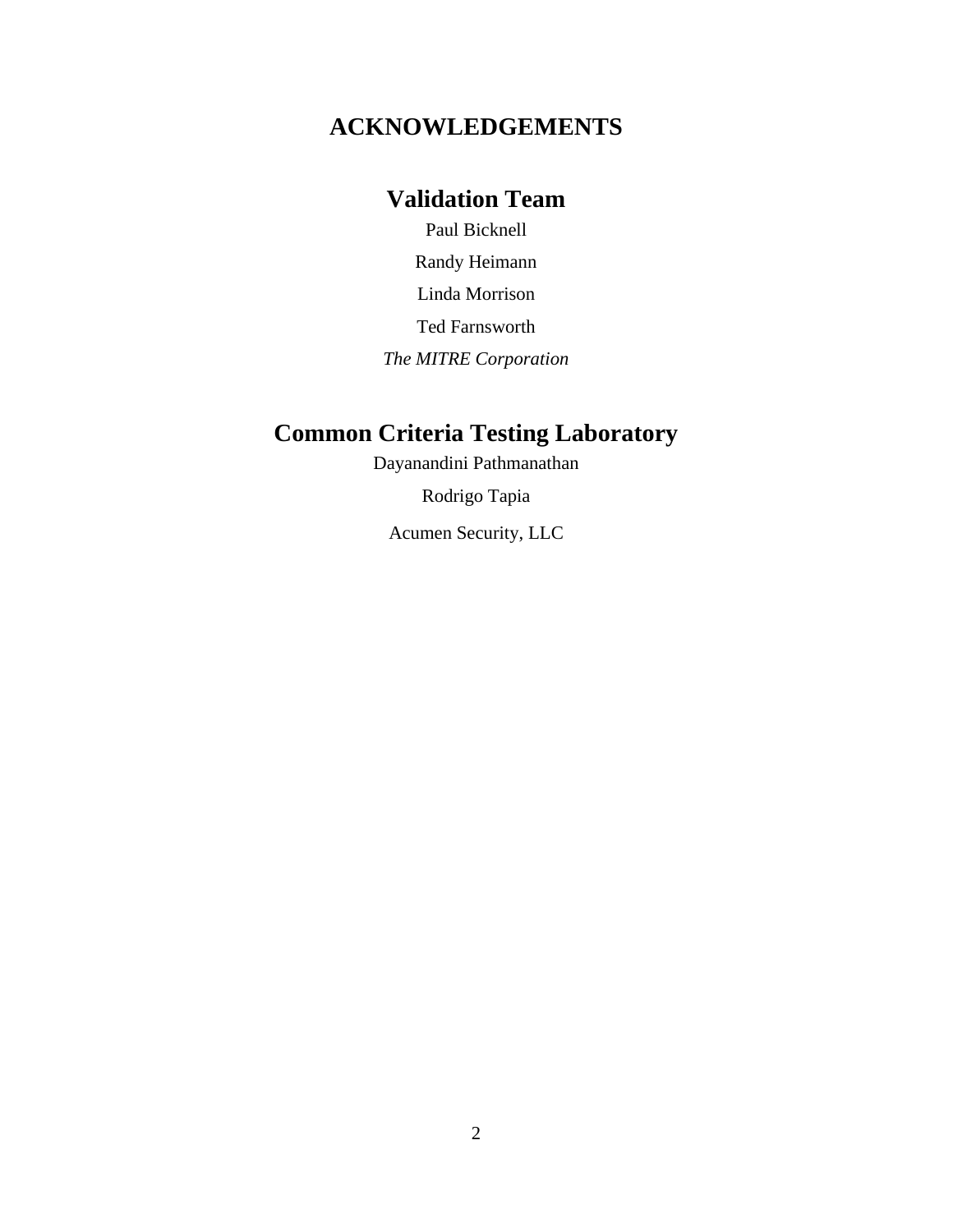# **Table of Contents**

| 8.2 Evaluation Team Independent Testing | 20 |
|-----------------------------------------|----|
|                                         |    |
|                                         |    |
|                                         |    |
|                                         |    |
|                                         |    |
|                                         |    |
|                                         |    |
|                                         |    |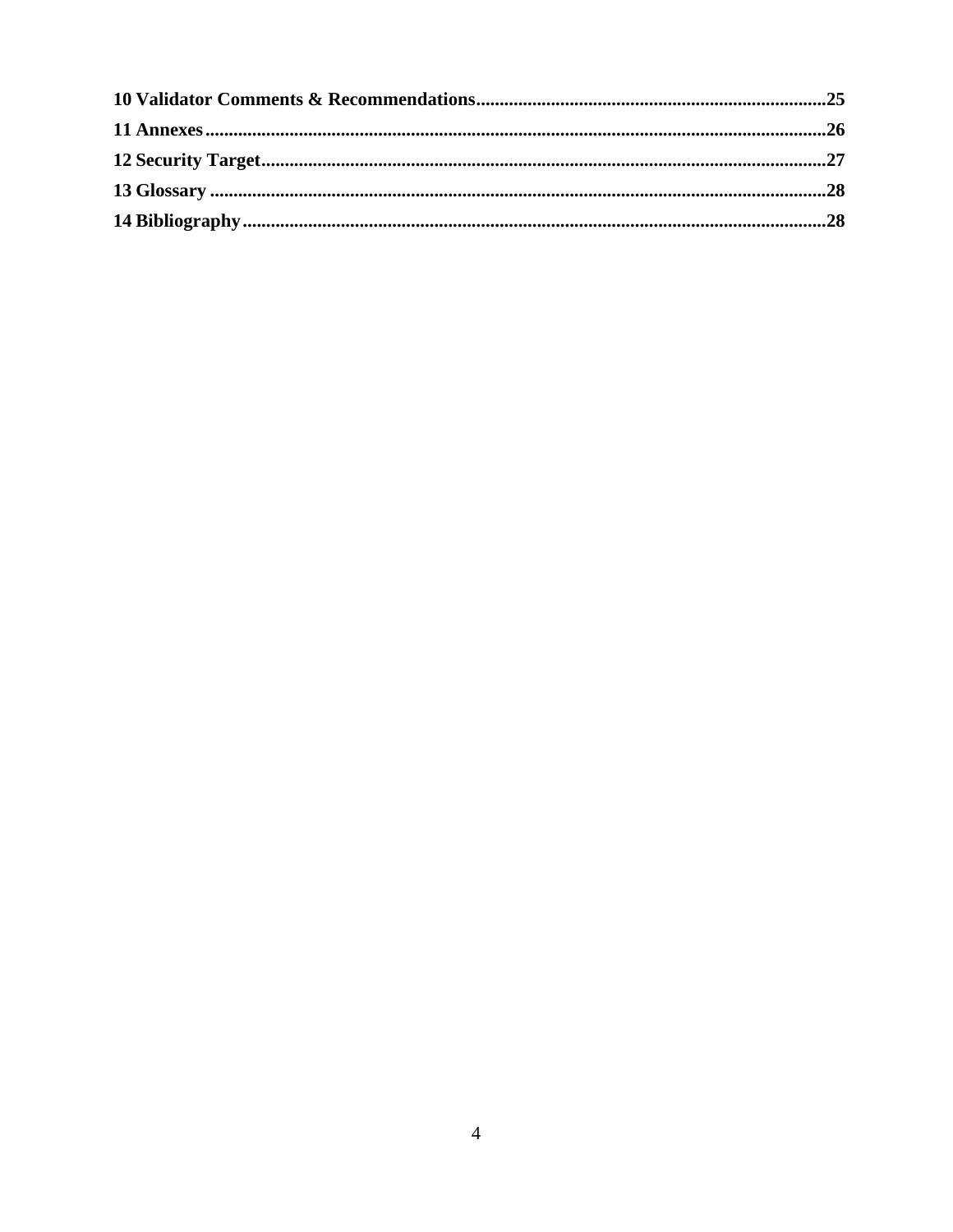## <span id="page-4-0"></span>**1 Executive Summary**

This Validation Report (VR) is intended to assist the end user of this product and any security certification Agent for that end user in determining the suitability of this Information Technology (IT) product for their environment. End users should review the Security Target (ST), which is where specific security claims are made, in conjunction with this VR, which describes how those security claims were tested and evaluated and any restrictions on the evaluated configuration. Prospective users should carefully read the Assumptions and Clarification of Scope in Section 5 and the Validator Comments in Section 10, where any restrictions on the evaluated configuration are highlighted.

This report documents the National Information Assurance Partnership (NIAP) assessment of the evaluation of the Klas Fastnet Series Switches Klas OS 5.3 Series Target of Evaluation (TOE). It presents the evaluation results, their justifications, and the conformance results. This VR is not an endorsement of the TOE by any agency of the U.S. Government and no warranty of the TOE is either expressed or implied. This VR applies only to the specific version and configuration of the product as evaluated and documented in the ST.

The evaluation was completed by Acumen Security in August 2021. The information in this report is largely derived from the Evaluation Technical Report (ETR) and associated test report, all written by Acumen Security. The evaluation determined that the product is both Common Criteria Part 2 Extended and Part 3 Conformant and meets the assurance requirements defined in the U.S. Government Protection Profile for Security Requirements for the Common Criteria (CC) Version 3.1, Revision 5, dated: April 2017.

The Target of Evaluation (TOE) identified in this Validation Report has been evaluated at a NIAP approved Common Criteria Testing Laboratory using the Common Methodology for IT Security Evaluation (Version 3.1, Rev. 5) for conformance to the Common Criteria for IT Security Evaluation (Version 3.1, Rev. 5), as interpreted by the Assurance Activities contained in the collaborative Protection Profile for Network Devices, Version 2.2e [NDcPP v2.2e]. This Validation Report applies only to the specific version of the TOE as evaluated. The evaluation has been conducted in accordance with the provisions of the NIAP Common Criteria Evaluation and Validation Scheme and the conclusions of the testing laboratory in the evaluation technical report are consistent with the evidence provided.

The validation team provided guidance on technical issues and evaluation processes and reviewed the individual work units documented in the ETR and the Assurance Activities Report (AAR). The validation team found that the evaluation showed that the product satisfies all of the functional requirements and assurance requirements stated in the ST. Based on these findings, the validation team concludes that the testing laboratory's findings are accurate, the conclusions justified, and the conformance results are correct. The conclusions of the testing laboratory in the evaluation technical report are consistent with the evidence produced.

### <span id="page-4-1"></span>**2 Identification**

The CCEVS is a joint National Security Agency (NSA) and National Institute of Standards and Technology (NIST) effort to establish commercial facilities to perform trusted product evaluations. Under this program, security evaluations are conducted by commercial testing laboratories called Common Criteria Testing Laboratories (CCTLs). CCTLs evaluate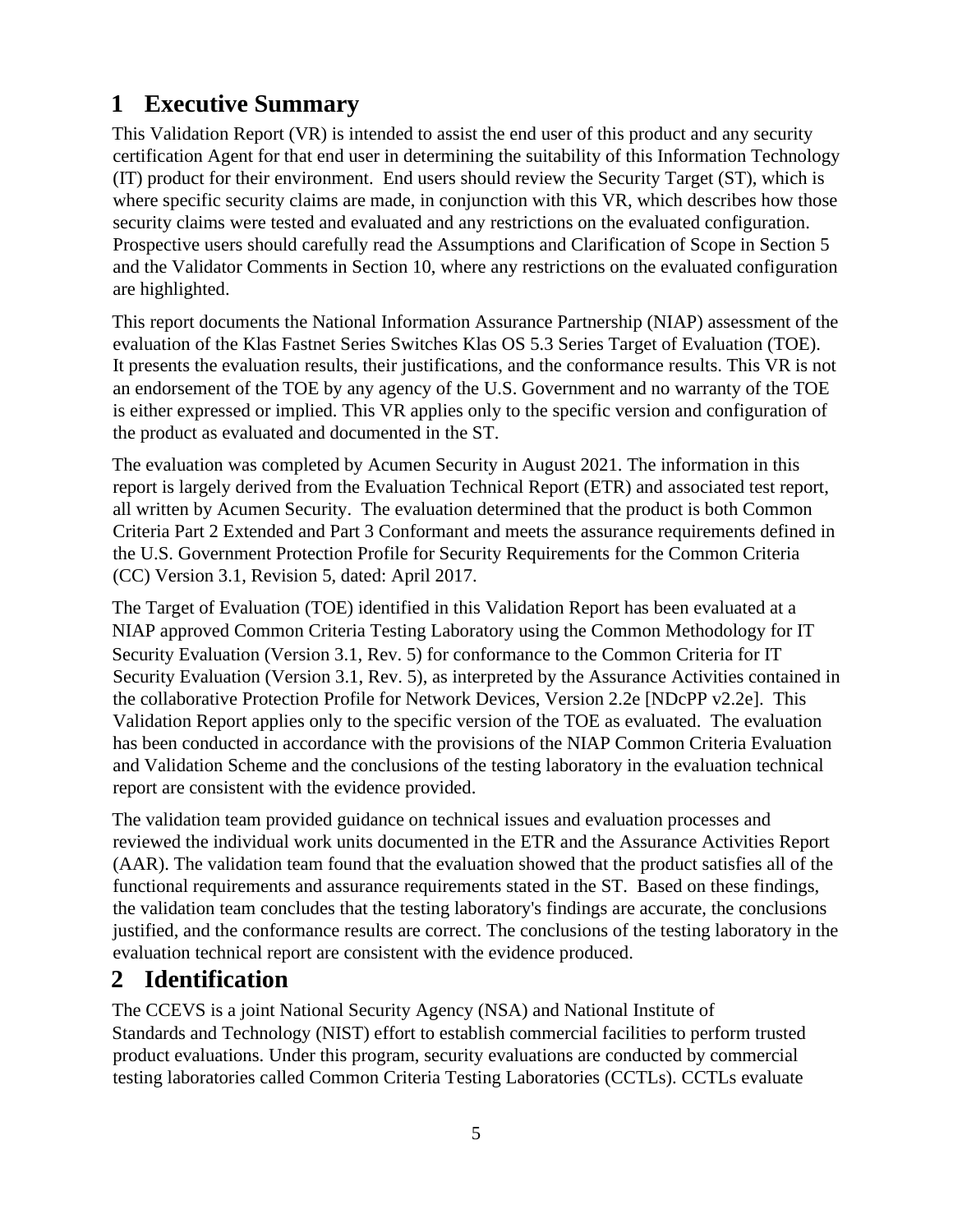products against Protection Profiles (PPs) containing Assurance Activities, which are interpretations of CEM work units specific to the technology described by the PP.

The NIAP Validation Body assigns validators to monitor the CCTLs to ensure quality and consistency across evaluations. Developers of information technology products desiring a security evaluation contract with a CCTL and pay a fee for their product's evaluation. Upon successful completion of the evaluation, the product is added to NIAP's Product Compliance List (PCL).

Table 1 provides information needed to completely identify the product, including:

- The Target of Evaluation (TOE): the fully qualified identifier of the product as evaluated.
- The Security Target (ST), describing the security features, claims, and assurances of the product.
- The conformance result of the evaluation.
- The Protection Profile(s) to which the product is conformant.
- The organizations and individuals participating in the evaluation.

| <b>Item</b>                 | <b>Identifier</b>                                                   |
|-----------------------------|---------------------------------------------------------------------|
| <b>Evaluation Scheme</b>    | United States NIAP Common Criteria Evaluation and Validation        |
|                             | Scheme                                                              |
| <b>TOE</b>                  | Klas Fastnet Series Switches KlasOS 5.3                             |
| <b>Protection Profile</b>   | Protection Profile for Network Devices, Version 2.2e [NDcPP v2.2e]  |
| <b>Security Target</b>      | Klas Fastnet Series Switches KlasOS 5.3 Security Target             |
| <b>Evaluation Technical</b> | <b>Evaluation Technical Report for Klas Fastnet Series Switches</b> |
| <b>Report</b>               | KlasOS 5.3                                                          |
| <b>CC Version</b>           | Version 3.1, Revision 5                                             |
| <b>Conformance Result</b>   | CC Part 2 Extended and CC Part 3 Conformant                         |
| <b>Sponsor</b>              | Klas Telecom                                                        |
| <b>Developer</b>            | Klas Telecom                                                        |
| <b>Common Criteria</b>      | <b>Acumen Security</b>                                              |
| <b>Testing Lab (CCTL)</b>   | 2400 Research Blvd, Suite 395                                       |
|                             | Rockville, MD 20850, MD                                             |
| <b>CCEVS Validators</b>     | Paul Bicknell, Randy Heimann, Linda Morrison, Ted Farnsworth        |

#### **Table 1: Evaluation Identifiers**

### <span id="page-5-0"></span>**3 Architectural Information**

The TOE is the Klas Fastnet Series Switches Klas OS 5.3 (herein referred to as the TOE). It runs the KlasOS firmware, which provides connectivity to multiple devices contained within the same network segment. A real-time clock is present on all KlasOS devices. Authentication can be performed locally or over a trusted channel using SSH. All logs can be securely transferred to a syslog server. KlasOS provides a Command Line Interface (CLI) for device configuration. The Klas Fastnet switches range of products provide expandable, enterprise-grade, rugged mobility solutions.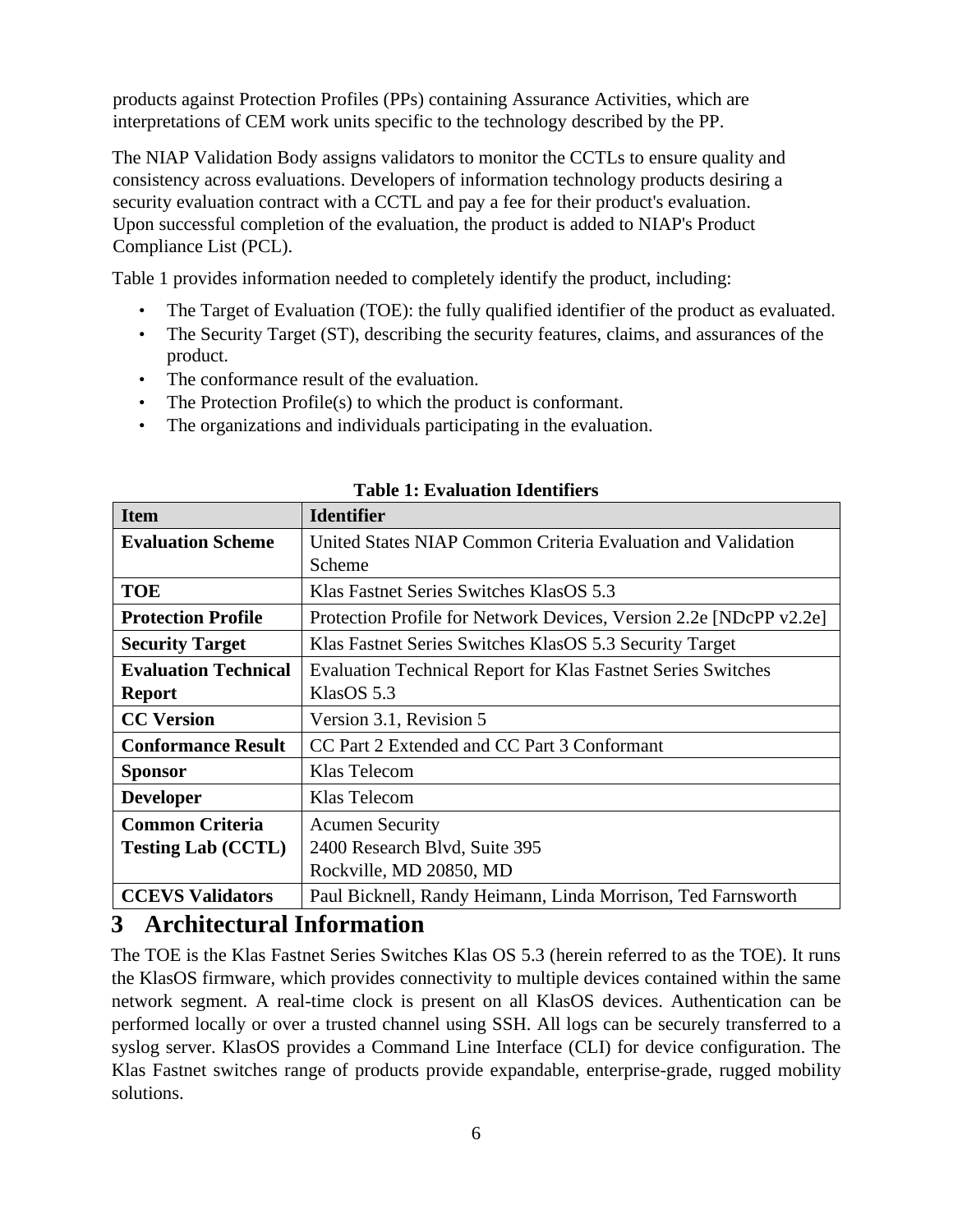### <span id="page-6-0"></span>**3.1 TOE Product Type**

The TOE is classified as a network device which is composed of hardware and software that offers scalable solutions to its end-users. It satisfies all the criteria needed to meet the collaborative Protection Profile for Network Devices, Version 2.2e [NDcPP v2.2e] requirements.

### <span id="page-6-1"></span>**3.2 TOE Architecture**

The TOE consists of the following models:

| <b>Hardware Platforms</b>    | <b>Specifications</b>                                                                                                                                                                                                            |
|------------------------------|----------------------------------------------------------------------------------------------------------------------------------------------------------------------------------------------------------------------------------|
| Klas Voyager TDC 10G Switch  | <b>512 GB RAM</b><br>32 Physical CPU Cores                                                                                                                                                                                       |
|                              | Up to 32 TBs of raw storage<br>10 GB/s networking                                                                                                                                                                                |
|                              | Ten 10-Gigabit Switch ports (4 available as<br>copper or SFP to support fiber-optic<br>connectivity)                                                                                                                             |
|                              | 1 gigabit management port                                                                                                                                                                                                        |
|                              | 1 VIK slot (for removable storage)<br>1 console port<br>Processor: Marvell Prestera 98DX8212<br>(ARMV7)                                                                                                                          |
| <b>Hardware Platforms</b>    | <b>Specifications</b>                                                                                                                                                                                                            |
| Klas Voyager TDC 12GG Switch | Small form factor variant of the Voyager<br>TDC Switch, the first 10 Gb/s switch<br>available for the tactical market<br>121 Gb/s backplane for line-speed<br>processing simultaneously on all ports<br>40 Gb/s trunk for speeds |
|                              | 1x 40 Gb/s QSFP+ high-speed uplink port or<br>4x 10-Gigabit SFP+ ports (based on breakout<br>cable selection)                                                                                                                    |
|                              | 8x 1- Gb/s SFP+ ports<br>1 Gigabit management port,                                                                                                                                                                              |
|                              |                                                                                                                                                                                                                                  |

**Table 2: TOE Models**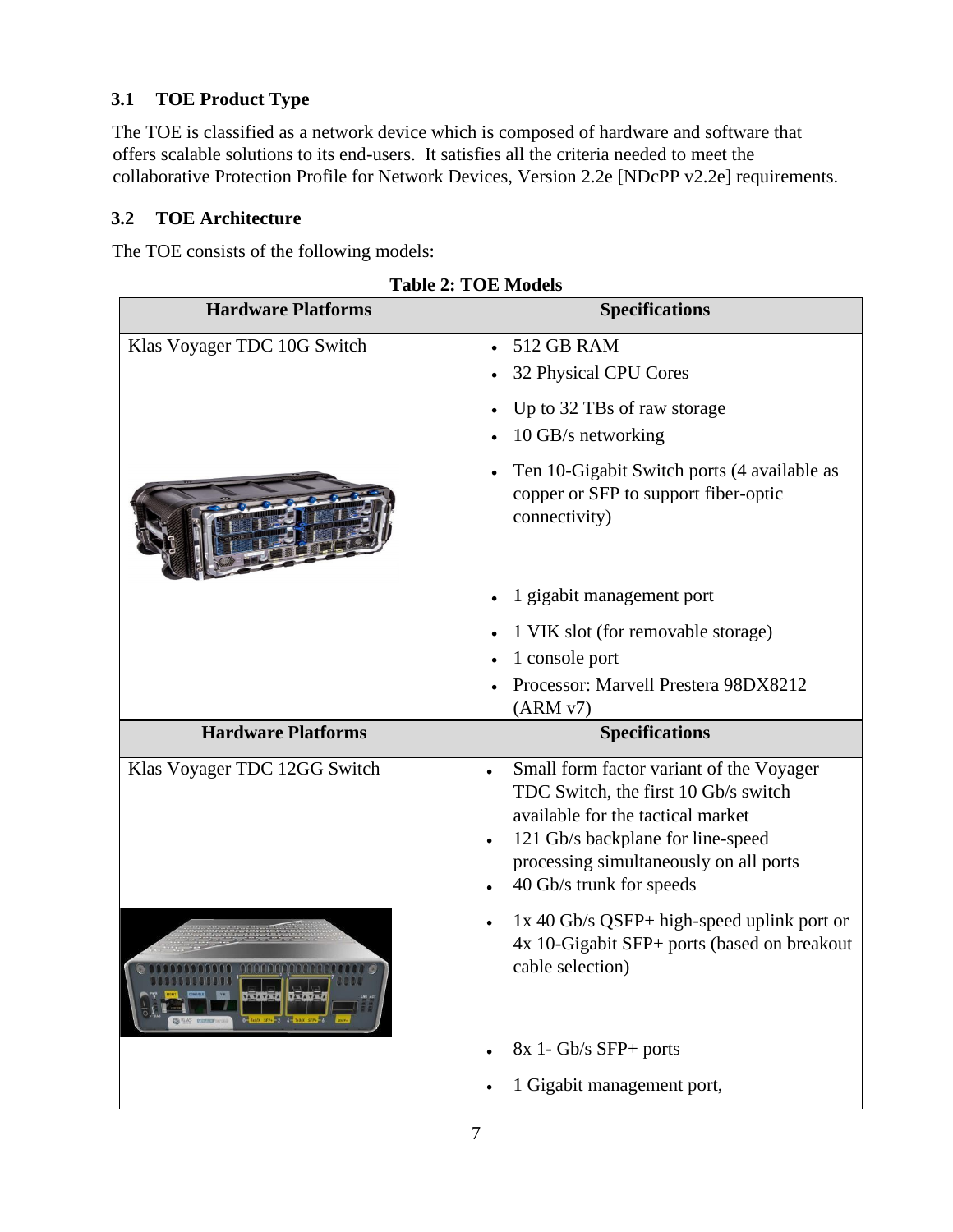| • 1 VIK slot (for removable storage)                         |
|--------------------------------------------------------------|
| $\bullet$ 1 console port                                     |
| Processor: Marvell Prestera 98DX8212<br>$\bullet$<br>(ARMV7) |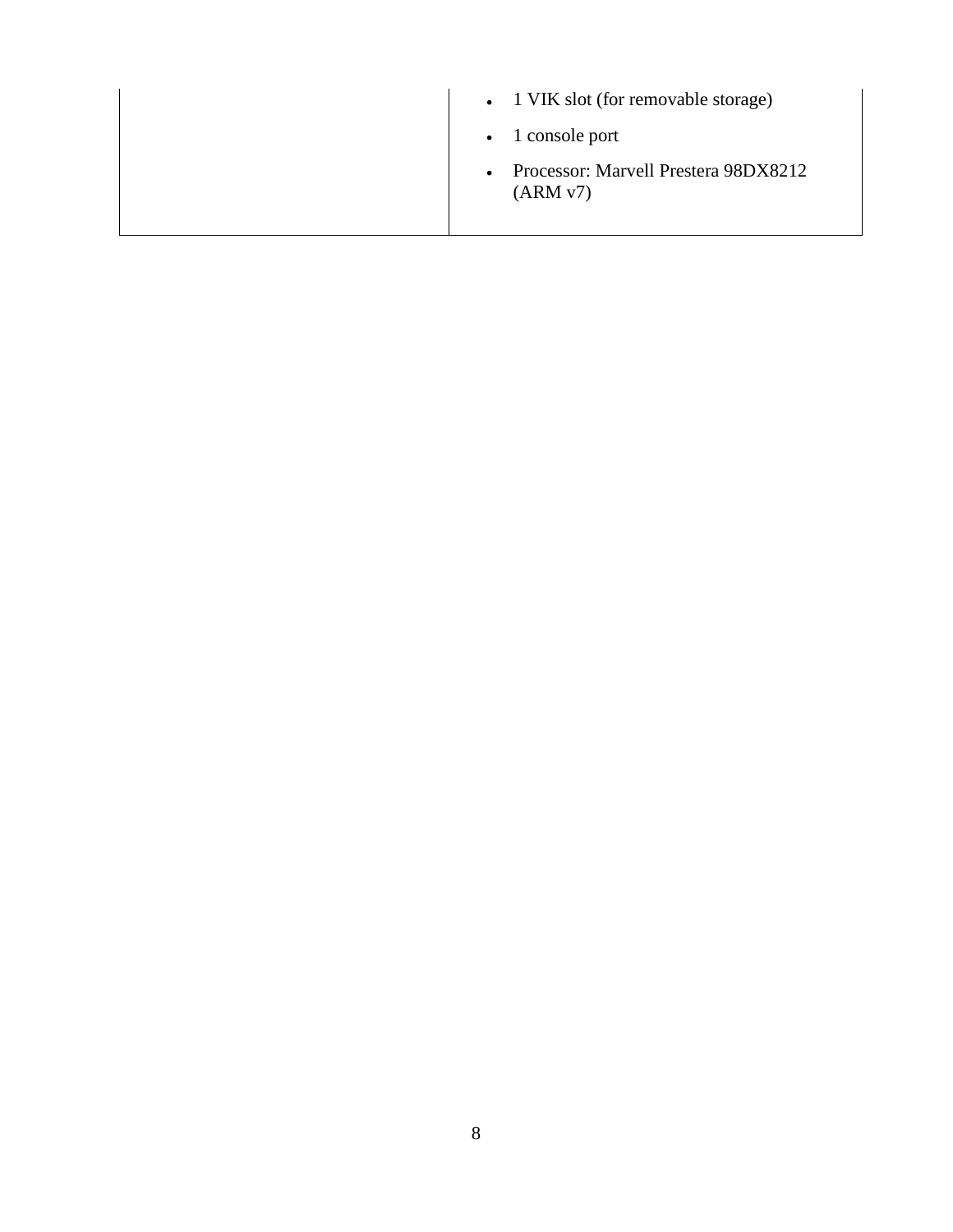# <span id="page-8-0"></span>**4 Security Policy**

The TOE implements the following security functional requirements:

- Security Audit
- Cryptographic Support
- Identification and Authentication
- Security Management
- Protection of the TSF
- TOE Access
- Trusted Path/Channels

Each of these security functionalities are covered in more detail below.

#### <span id="page-8-1"></span>**4.1 Security Audit**

The TOE generates audit events for all start-up and shutdown functions as well as all auditable events specified in Table 13 'Auditable Events' of the ST. Audit events are also generated for management actions specified in FAU\_GEN.1. The TOE can store audit records locally and export them to an external syslog server using SSHv2. Each audit record contains the date and time of the event, type of event, subject identity, and other relevant data of the event. Only a Security Administrator can enable logging to a syslog server.

#### <span id="page-8-2"></span>**4.2 Cryptographic Operations**

The TOE contains CAVP-tested cryptographic implementations that provide key management, random bit generation, encryption/decryption, digital signature and secure hashing and key hashing features in support of high-level cryptographic protocols including SSH. The operating system used is Klas OS v5.3.5. The TOE leverages OpenSSL 1.0.1u for cryptographic algorithms and OpenSSH 7.7p1 for SSH.

#### <span id="page-8-3"></span>**4.2.1 Identification and Authentication**

All users must be authenticated by the TOE prior to carrying out any administrative actions. The TOE supports password-based and public-key based authentication. An administrator can set a minimum password length on the TOE which can be a minimum of 15 characters.

#### <span id="page-8-4"></span>**4.2.2 Security Management**

The TOE supports local and remote management of its security functions including:

- Local console CLI administration
- Remote CLI administration via SSHv2
- Configurable banner displayable at login
- Timeouts to terminate administrative sessions after a set period of inactivity
- Timed user lockout after multiple failed authentication attempts
- Configurable authentication failure parameters
- Re-enabling locked accounts
- Configurable cryptographic parameters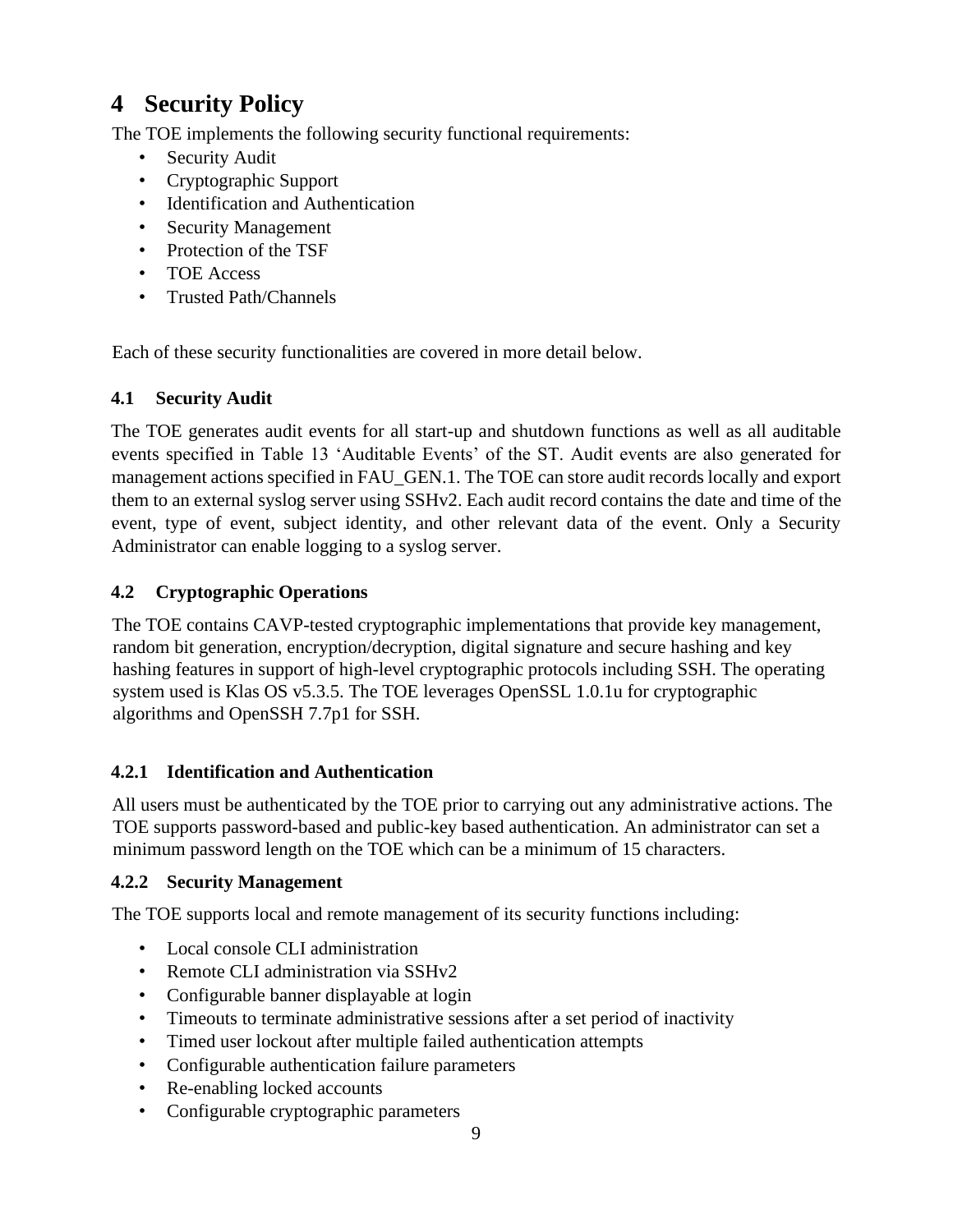The administrative user can perform all the above security related management functions.

### <span id="page-9-0"></span>**4.3 Protection of the TSF**

The TOE protects all passwords, pre-shared keys, symmetric keys, and private keys from unauthorized disclosure. Passwords are stored as SHA 512 hashes. The TOE executes self-tests during initial start-up to ensure correct operation and enforcement of its security functions. The TOE internally maintains the date and time. An administrator can install software updates to the TOE after they are verified using a digital signature mechanism.

### <span id="page-9-1"></span>**4.4 TOE Access**

The TOE displays a customizable banner before any administrative session can be established with it. The TOE will terminate local or remote interactive sessions after a specified period of session inactivity configured by an administrator. An administrator can terminate their own interactive local or remote sessions.

### <span id="page-9-2"></span>**4.5 Trusted Path/Channels**

The TOE supports SSH for secure communications with authorized IT entities such as syslog servers. The TOE supports SSHv2 (remote CLI) for secure remote administration.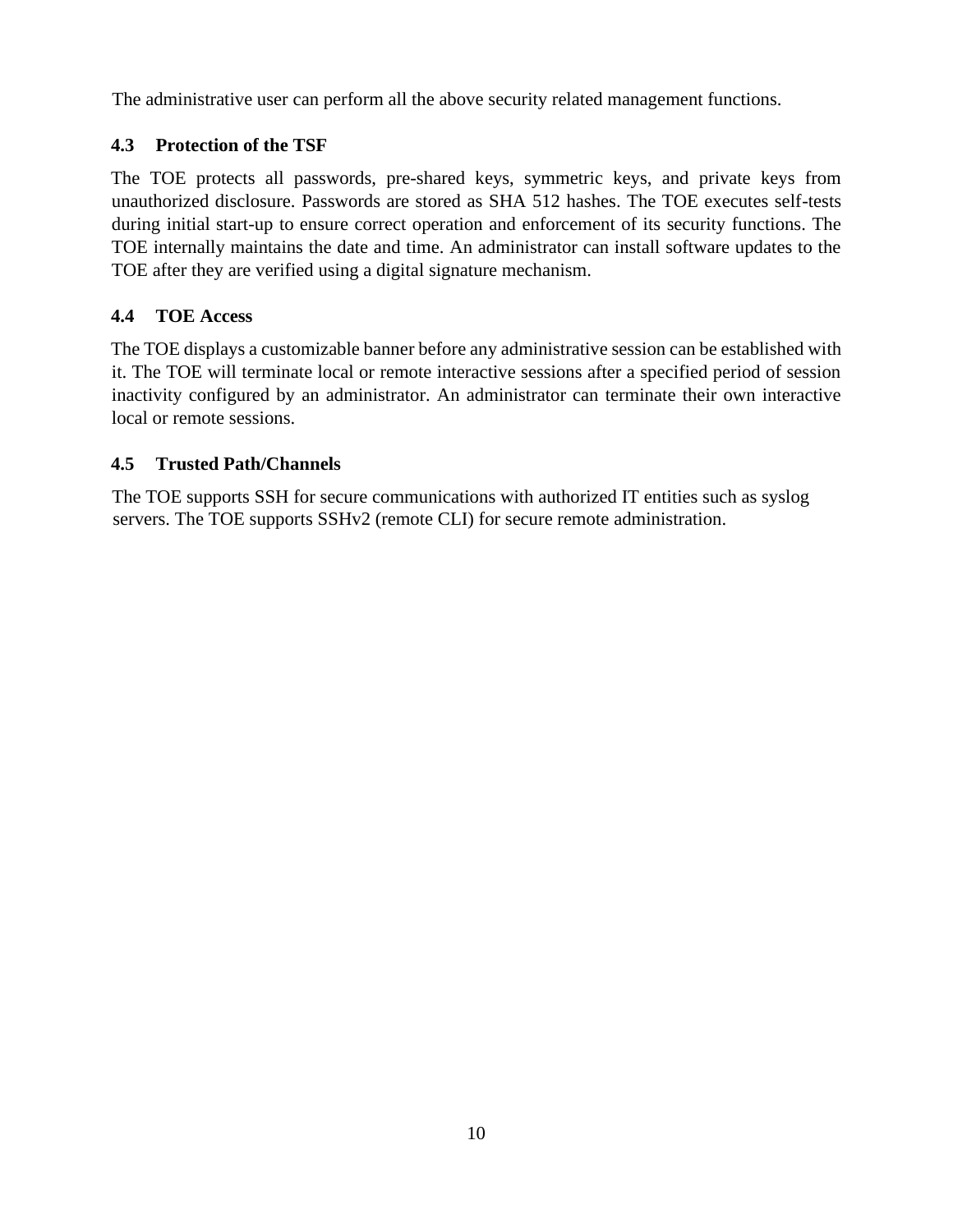## <span id="page-10-0"></span>**5 Assumptions, Threats & Clarification of Scope**

### <span id="page-10-1"></span>**5.1 Assumptions**

This section describes the assumptions made in identification of the threats and security requirements for Network Devices. The Network Device is not expected to provide assurance in any of these areas, and as a result, requirements are not included to mitigate the threats associated with them. The table below describes conditions which are assumed to exist in the environment where the TOE is deployed. These assumptions are referenced from the PP and remain unchanged from their original source.

| ID                      | <b>Assumption</b>                                                                                                                                                                                                                                                                                                                                                                                                                                                                                                                                                                                                                                                                                                                                                                            |
|-------------------------|----------------------------------------------------------------------------------------------------------------------------------------------------------------------------------------------------------------------------------------------------------------------------------------------------------------------------------------------------------------------------------------------------------------------------------------------------------------------------------------------------------------------------------------------------------------------------------------------------------------------------------------------------------------------------------------------------------------------------------------------------------------------------------------------|
| A.PHYSICAL_PROTECTION   | The Network Device is assumed to be physically<br>protected in its operational environment and not<br>subject to physical attacks that compromise the<br>security or interfere with the device's physical<br>interconnections and correct operation. This<br>protection is assumed to be sufficient to protect<br>the device and the data it contains. As a result, the<br>cPP does not include any requirements on<br>physical tamper protection or other physical attack<br>mitigations. The cPP does not expect the product<br>to defend against physical access to the device<br>that allows unauthorized entities to extract data,<br>bypass other controls, or otherwise manipulate the<br>device. For vNDs, this assumption applies to the<br>physical platform on which the VM runs. |
| A.LIMITED_FUNCTIONALITY | The device is assumed to provide networking<br>functionality as its core function and not provide<br>functionality/services that could be deemed as<br>general-purpose computing. For example, the<br>device should not provide a computing platform<br>for general purpose applications (unrelated to<br>networking functionality).<br>In the case of vNDs, the VS is considered part of<br>the TOE with only one vND instance for each<br>physical hardware platform. The exception being<br>where components of the distributed TOE run<br>inside more than one virtual machine (VM) on a<br>single VS. There are no other guest VMs on the<br>providing<br>physical platform<br>non-Network<br>Device functionality.                                                                     |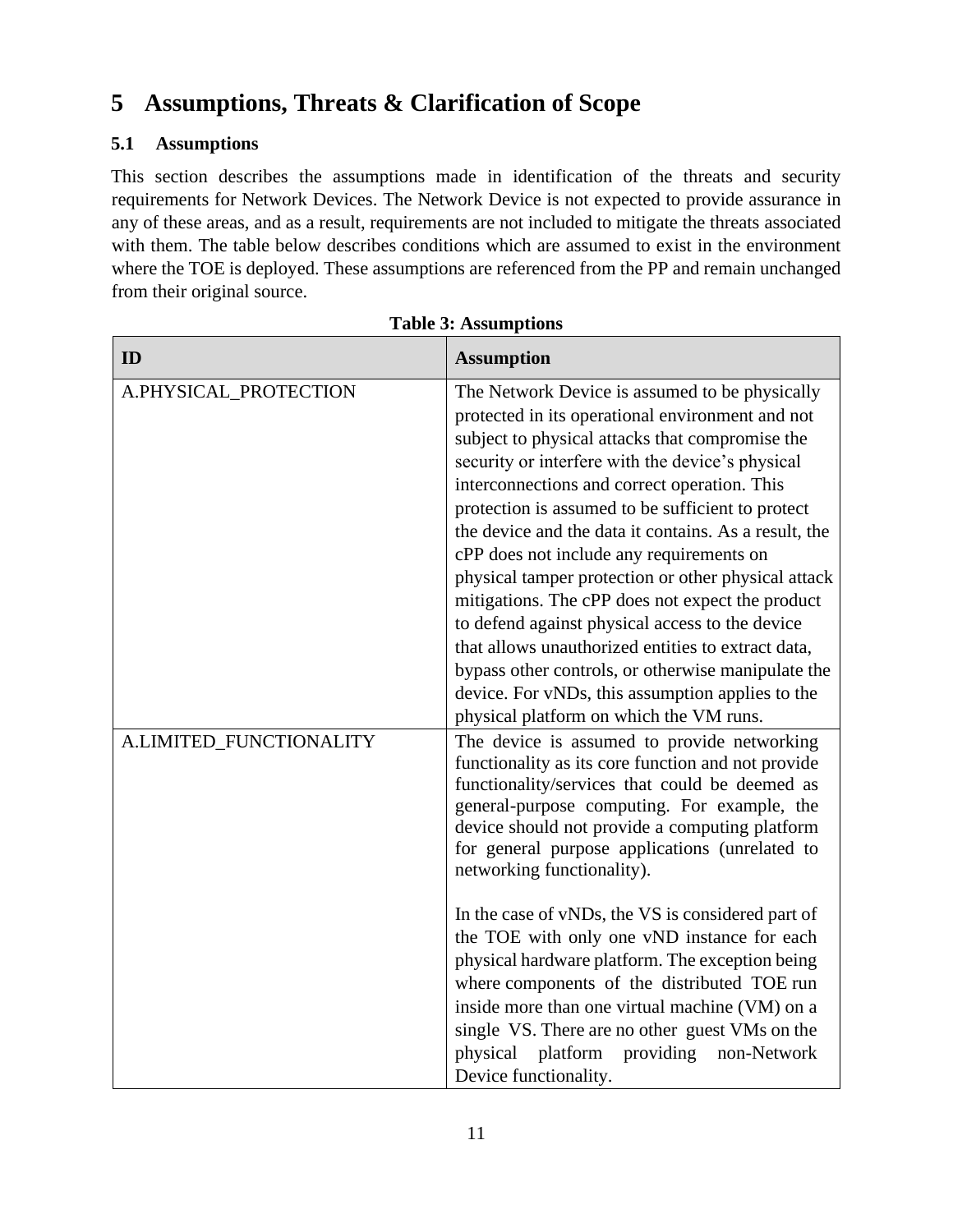| ID                           | <b>Assumption</b>                                                                                                                                                                                                                                                                                                                                                                                                                                                                                                                                                                                                                                                                                                                                                                                                                                                                                                                                                                                                                                   |
|------------------------------|-----------------------------------------------------------------------------------------------------------------------------------------------------------------------------------------------------------------------------------------------------------------------------------------------------------------------------------------------------------------------------------------------------------------------------------------------------------------------------------------------------------------------------------------------------------------------------------------------------------------------------------------------------------------------------------------------------------------------------------------------------------------------------------------------------------------------------------------------------------------------------------------------------------------------------------------------------------------------------------------------------------------------------------------------------|
| A.NO_THRU_TRAFFIC_PROTECTION | A standard/generic Network Device does not<br>provide any assurance regarding the protection of<br>traffic that traverses it. The intent is for the<br>Network Device to protect data that originates on<br>or is destined to the device itself, to include<br>administrative data and audit data. Traffic that is<br>traversing the Network Device, destined for<br>another network entity, is not covered by the<br>NDcPP. It is assumed that this protection will be<br>covered by cPPs and PP-Modules for particular<br>types of Network Devices (e.g., firewall).                                                                                                                                                                                                                                                                                                                                                                                                                                                                              |
| A.TRUSTED_ADMINISTRATOR      | The Security Administrator(s) for the Network<br>Device are assumed to be trusted and to act in the<br>best interest of security for the organization. This<br>includes appropriately trained, following policy,<br>adhering to guidance<br>documentation.<br>and<br>Administrators<br>trusted<br>are<br>to<br>ensure<br>passwords/credentials have sufficient strength and<br>entropy and to lack malicious intent when<br>administering the device. The Network Device is<br>not expected to be capable of defending against a<br>malicious Administrator that actively works to<br>bypass or compromise the security of the device.<br>For TOEs supporting X.509v3 certificate-based<br>authentication, the Security Administrator(s) are<br>expected to fully validate (e.g. offline verification)<br>any CA certificate (root CA certificate or<br>intermediate CA certificate) loaded into the TOE's<br>trust store (aka 'root store', ' trusted CA Key Store',<br>or similar) as a trust anchor prior to use (e.g.<br>offline verification). |
| A.REGULAR_UPDATES            | The Network Device firmware and software is<br>assumed to be updated by an Administrator on a<br>regular basis in response to the release of product<br>updates due to known vulnerabilities.                                                                                                                                                                                                                                                                                                                                                                                                                                                                                                                                                                                                                                                                                                                                                                                                                                                       |
| A.ADMIN_CREDENTIALS_SECURE   | The Administrator's credentials (private key)<br>used to access the Network Device are protected<br>by the platform on which they reside.                                                                                                                                                                                                                                                                                                                                                                                                                                                                                                                                                                                                                                                                                                                                                                                                                                                                                                           |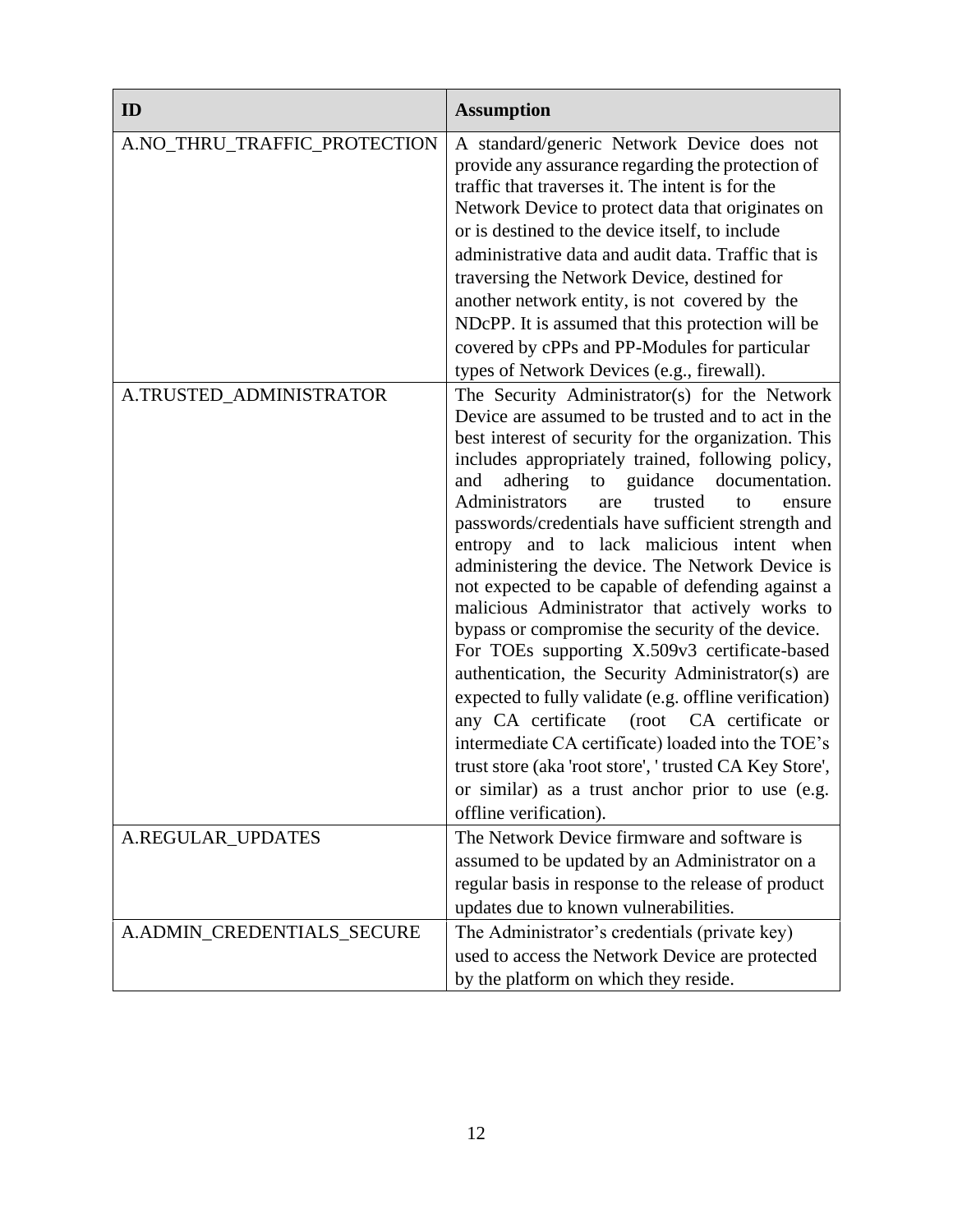| A.RESIDUAL INFORMATION | The Administrator must ensure that there is no      |
|------------------------|-----------------------------------------------------|
|                        | unauthorized access possible for sensitive residual |
|                        | information (e.g. cryptographic keys, keying        |
|                        | material, PINs, passwords etc.) on networking       |
|                        | equipment when the equipment is discarded or        |
|                        | removed from its operational environment.           |

#### <span id="page-12-0"></span>**5.2 Threats**

The threats for the Network Device are grouped according to functional areas of the device in the sections below.

| ID                                  | Threat                                 |
|-------------------------------------|----------------------------------------|
| T.UNAUTHORIZED_ADMINISTRATOR_ACCESS | Threat agents may attempt to gain      |
|                                     | Administrator access to the Network    |
|                                     | Device by nefarious means such as      |
|                                     |                                        |
|                                     | masquerading as an Administrator to    |
|                                     | the device, masquerading as the        |
|                                     | device to an Administrator, replaying  |
|                                     | an administrative session (in its      |
|                                     | entirety, or selected portions), or    |
|                                     | performing manin-the-middle attacks,   |
|                                     | which would provide access to the      |
|                                     | administrative session, or sessions    |
|                                     | Network<br>Devices.<br>between         |
|                                     | Successfully gaining                   |
|                                     | Administrator<br>allows<br>access      |
|                                     | malicious actions that compromise      |
|                                     | the security functionality of the      |
|                                     | device and the network on which it     |
|                                     | resides.                               |
|                                     |                                        |
| T.WEAK_CRYPTOGRAPHY                 | Threat agents may exploit weak         |
|                                     | cryptographic algorithms or perform    |
|                                     | a cryptographic exhaust against the    |
|                                     | key space. Poorly chosen encryption    |
|                                     | algorithms, modes, and key sizes will  |
|                                     | allow attackers to compromise the      |
|                                     | algorithms, or brute force exhaust the |
|                                     | key space and give them                |
|                                     | unauthorized access allowing them to   |
|                                     | read, manipulate and/or control the    |
|                                     | traffic with minimal effort.           |

#### **Table 4: Threats**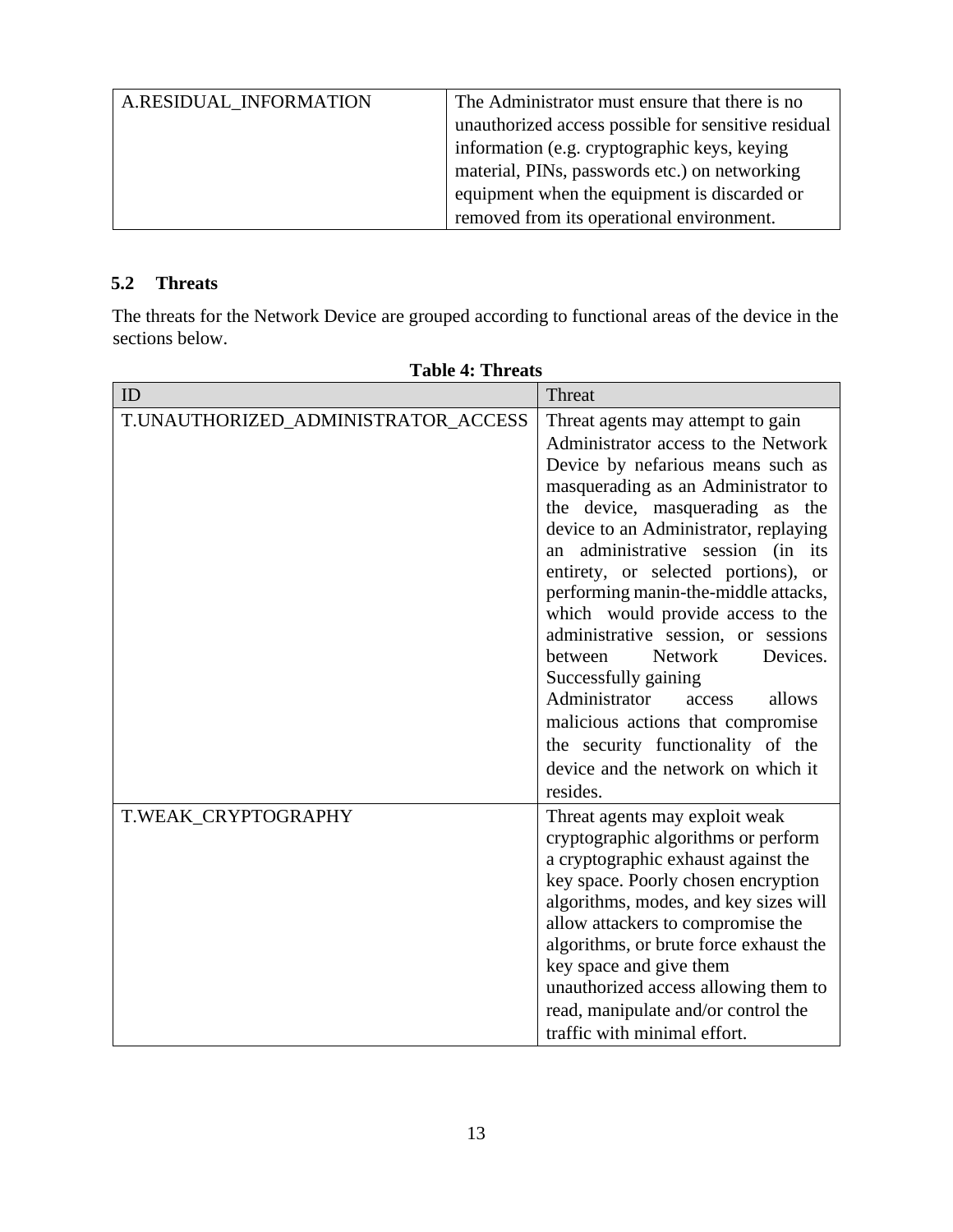| T.UNTRUSTED_COMMUNICATION_CHANNELS | Threat agents may attempt to target    |
|------------------------------------|----------------------------------------|
|                                    | Network Devices that do not use        |
|                                    | standardized secure tunneling          |
|                                    | protocols to protect the critical      |
|                                    | network traffic. Attackers may take    |
|                                    | advantage of poorly designed           |
|                                    | protocols or poor key management to    |
|                                    | successfully perform man-in-the-       |
|                                    | middle attacks, replay attacks, etc.   |
|                                    | Successful attacks will result in loss |
|                                    | of confidentiality and                 |

| ID                              | Threat                                                                                                                                                                                                                                                                                                                                                                                                                                                                                                                                                                                                                           |
|---------------------------------|----------------------------------------------------------------------------------------------------------------------------------------------------------------------------------------------------------------------------------------------------------------------------------------------------------------------------------------------------------------------------------------------------------------------------------------------------------------------------------------------------------------------------------------------------------------------------------------------------------------------------------|
|                                 | integrity of the critical network traffic,                                                                                                                                                                                                                                                                                                                                                                                                                                                                                                                                                                                       |
|                                 | and potentially could lead to a                                                                                                                                                                                                                                                                                                                                                                                                                                                                                                                                                                                                  |
|                                 | compromise of the Network Device                                                                                                                                                                                                                                                                                                                                                                                                                                                                                                                                                                                                 |
|                                 | itself.                                                                                                                                                                                                                                                                                                                                                                                                                                                                                                                                                                                                                          |
| T.WEAK_AUTHENTICATION_ENDPOINTS | Threat agents may take advantage of<br>secure protocols that use<br>weak<br>methods to authenticate the endpoints,<br>shared password that is<br>a<br>e.g.<br>guessable or transported as plaintext.<br>The consequences are the same as a<br>poorly designed protocol, the attacker<br>could<br>masquerade<br>the<br>as<br>Administrator or another device, and<br>the attacker<br>could insert themselves into the<br>network stream and perform a manin-<br>the-middle attack. The result is the<br>critical network traffic is exposed and<br>there could be a loss of confidentiality<br>and integrity, and potentially the |
|                                 | Network Device itself could be                                                                                                                                                                                                                                                                                                                                                                                                                                                                                                                                                                                                   |
|                                 | compromised.                                                                                                                                                                                                                                                                                                                                                                                                                                                                                                                                                                                                                     |
| T.UPDATE_COMPROMISE             | Threat agents may attempt to provide<br>a compromised update of the software<br>or firmware which undermines the<br>security functionality of the device.<br>Non-validated updates or updates<br>validated using non-secure or weak<br>cryptography leave the update<br>firmware vulnerable to surreptitious<br>alteration.                                                                                                                                                                                                                                                                                                      |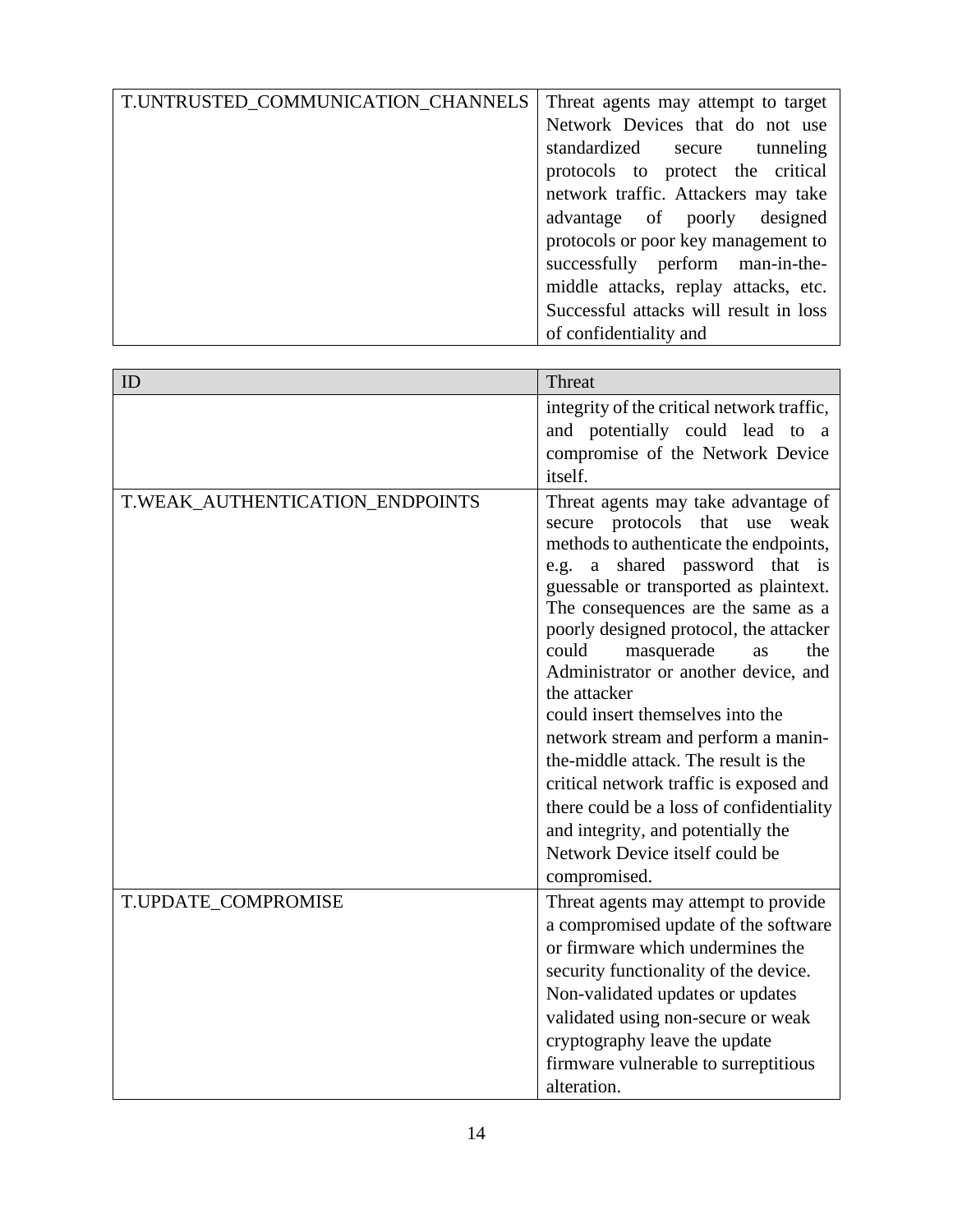| T.UNDETECTED_ACTIVITY               |                                                 |
|-------------------------------------|-------------------------------------------------|
|                                     | Threat agents may attempt to access,            |
|                                     | change, and/or modify the security              |
|                                     | functionality of the Network Device             |
|                                     | without Administrator awareness.                |
|                                     | This could result in the attacker               |
|                                     | finding<br>avenue<br>an<br>(e.g.,               |
|                                     | misconfiguration, flaw in<br>the                |
|                                     | product) to compromise the device               |
|                                     | and the Administrator would have no             |
|                                     | knowledge that the device has been              |
|                                     | compromised.                                    |
|                                     |                                                 |
| T.SECURITY_FUNCTIONALITY_COMPROMISE | Threat agents may compromise                    |
|                                     | credentials<br>and device<br>data               |
|                                     | enabling continued access to the                |
|                                     | Network Device and its critical                 |
|                                     | The compromise<br>of<br>data.                   |
|                                     | credentials includes                            |
| ID                                  | Threat                                          |
|                                     | replacing existing credentials with an          |
|                                     | attacker's credentials, modifying               |
|                                     | existing credentials, or obtaining the          |
|                                     | Administrator or device credentials             |
|                                     | for use by the attacker.                        |
| T.PASSWORD_CRACKING                 | Threat agents may be able to take               |
|                                     | advantage of weak administrative                |
|                                     |                                                 |
|                                     | passwords to gain privileged access to          |
|                                     | the device. Having privileged access            |
|                                     | to the device provides the attacker             |
|                                     | unfettered access to the network traffic        |
|                                     | and may allow them to take advantage            |
|                                     | of any trust relationships with other           |
|                                     | Network Devices.                                |
| T.SECURITY_FUNCTIONALITY_FAILURE    | An external, unauthorized entity                |
|                                     | use of failed<br>could<br>make<br><sub>or</sub> |
|                                     | compromised security functionality              |
|                                     | and might therefore subsequently use            |
|                                     | or abuse security functions without             |
|                                     | prior authentication to access, change          |
|                                     | modify device<br>critical<br>data,<br><b>or</b> |
|                                     | traffic<br>network<br>security<br><b>or</b>     |
|                                     | functionality of the device.                    |
|                                     |                                                 |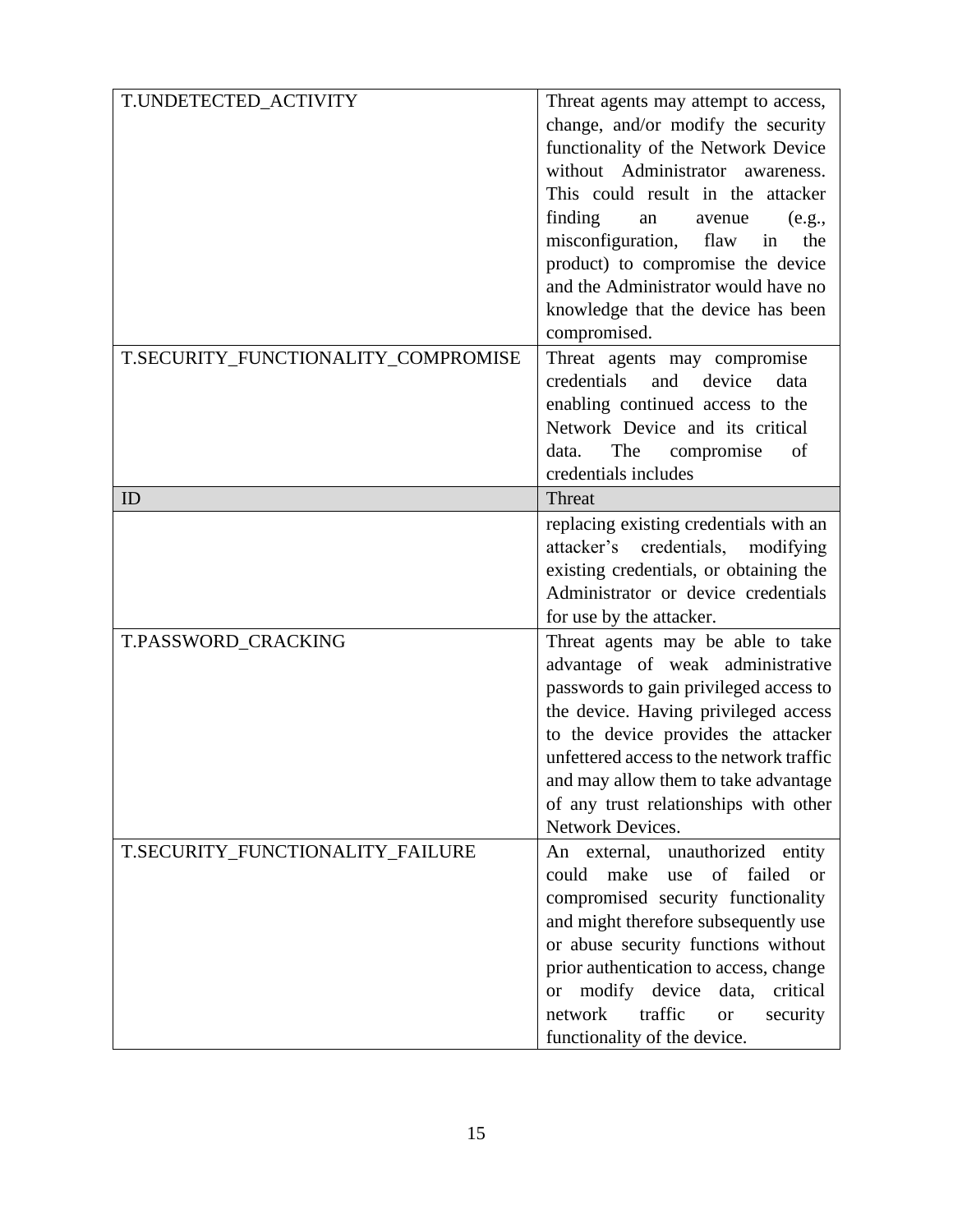### <span id="page-15-0"></span>**5.3 Clarification of Scope**

All evaluations (and all products) have limitations, as well as potential misconceptions that need clarifying. This text covers some of the more important limitations and clarifications of this evaluation. Note that:

- As with any evaluation, this evaluation only shows that the evaluated configuration meets the security claims made, with a certain level of assurance. The level of assurance for this evaluation is defined within the Protection Profile for Network Devices, Version 2.2e [NDcPP v2.2e].
- Consistent with the expectations of the PP, this evaluation did not specifically search for, nor seriously attempt to counter, vulnerabilities that were not "obvious" or vulnerabilities to objectives not claimed in the ST. The CEM defines an "obvious" vulnerability as one that is easily exploited with a minimum of understanding of the TOE, technical sophistication and resources.
- The evaluation of security functionality of the product was limited to the functionality specified in the claimed PPs. Any additional security-related functional capabilities included in the product were not covered by this evaluation.

## <span id="page-15-1"></span>**6 Documentation**

The following documents were provided by the vendor with the TOE for evaluation:

- Klas Fastnet Series Switches KlasOS 5.3 Security Target v1.7 [ST]
- Klas FastNet Series Switches KlasOS 5.3 Common Criteria Configuration Guide v1.0 [AGD]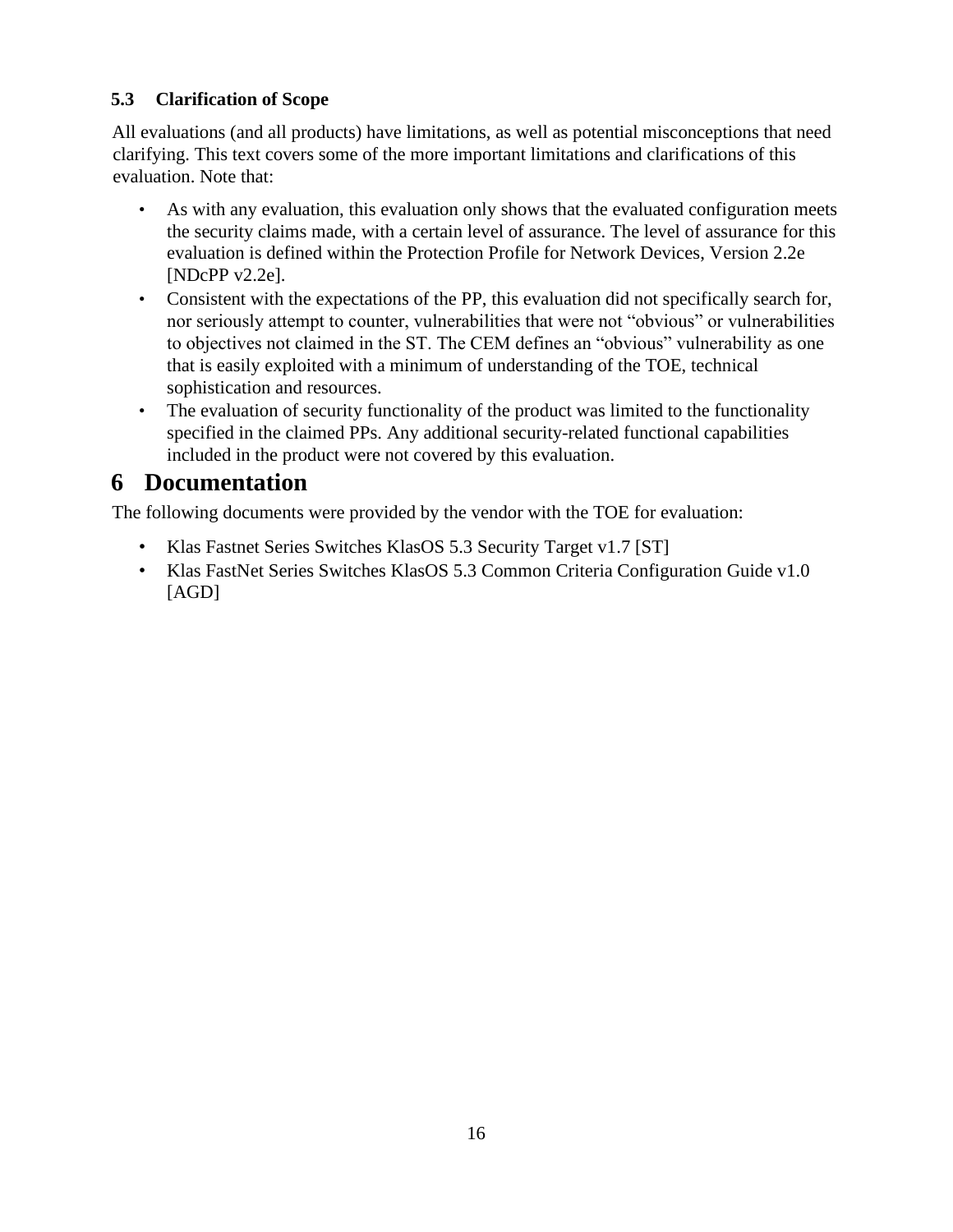# <span id="page-16-0"></span>**7 TOE Evaluated Configuration**

### <span id="page-16-1"></span>**7.1 Evaluated Configuration**

The TOE consists of the following models:

| <b>Hardware Platforms</b>    | <b>Specifications</b>                                                                                                             |
|------------------------------|-----------------------------------------------------------------------------------------------------------------------------------|
| Klas Voyager TDC 10G Switch  | <b>512 GB RAM</b><br>32 Physical CPU Cores<br>Up to 32 TBs of raw storage<br>10 GB/s networking<br>Ten 10-Gigabit Switch ports (4 |
|                              | available as copper or SFP to<br>support fiber-optic<br>connectivity),                                                            |
|                              | 1 gigabit management port                                                                                                         |
|                              | 1 VIK slot (for removable<br>storage)                                                                                             |
|                              | 1 console port.<br>Processor: Marvell Prestera                                                                                    |
|                              | 98DX8212 (ARM v7)                                                                                                                 |
| Klas Voyager TDC 12GG Switch | Small form factor variant of the<br>Voyager TDC Switch, the first<br>10 Gb/s switch available for the                             |
|                              | tactical market<br>121 Gb/s backplane for                                                                                         |
|                              | linespeed processing<br>simultaneously on all ports                                                                               |
|                              | 40 Gb/s trunk for speeds                                                                                                          |
|                              |                                                                                                                                   |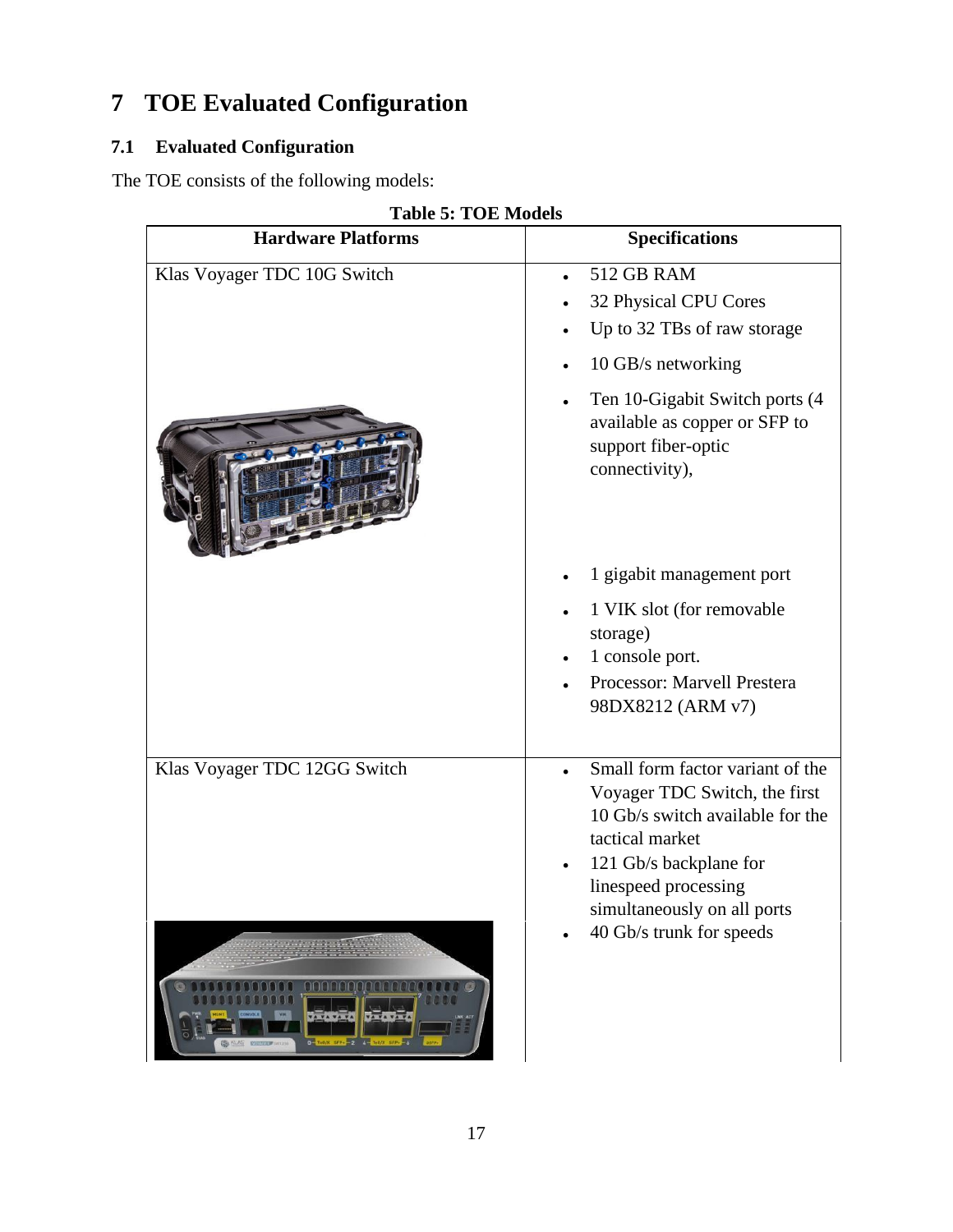| $1x$ 40 Gb/s QSFP+ high-speed<br>$\bullet$<br>uplink port or 4x 10-Gigabit<br>SFP+ ports (based on breakout<br>cable selection)<br>$\bullet$ 8x 1- Gb/s SFP+ ports<br>1 Gigabit management port,<br>$\bullet$ |
|---------------------------------------------------------------------------------------------------------------------------------------------------------------------------------------------------------------|
| 1 VIK slot (for removable<br>$\bullet$<br>storage)<br>1 console port<br>$\bullet$<br>Processor: Marvell Prestera<br>$\bullet$<br>98DX8212 (ARM v7)                                                            |

The TOE also supports secure connectivity with several other IT environment devices, including,

| <b>Component</b>                        | <b>Required</b> | <b>Usage/Purpose Description for TOE performance</b>                                                                                                                                                                                                  |
|-----------------------------------------|-----------------|-------------------------------------------------------------------------------------------------------------------------------------------------------------------------------------------------------------------------------------------------------|
| Management<br>Workstation/SSH<br>Client | Yes             | includes any IT Environment Management<br>This<br>workstation with a SSH client installed that is used by the<br>TOE administrator to support TOE administration through<br>SSH protected channel. Any SSH client that supports<br>SSHv2 may be used. |
| Syslog server                           | Yes             | The syslog audit server is used for remote storage of audit<br>records that have been generated by and transmitted from<br>the TOE.                                                                                                                   |

### **Table 6: IT Environment Components**

The following is the TOE deployment diagram:

#### **Figure 1: Klas Voyager TDC Deployment Diagram**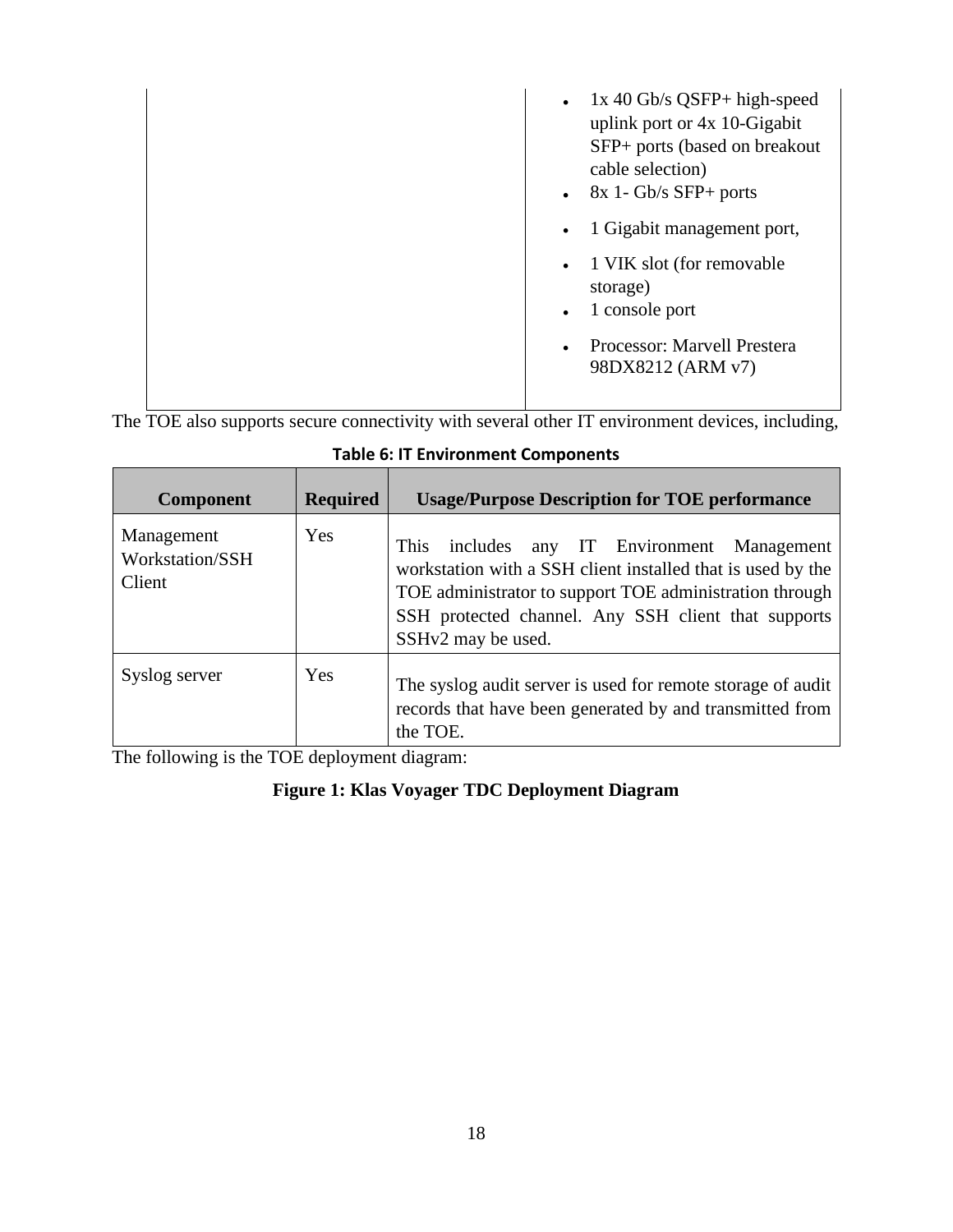

#### <span id="page-18-0"></span>**7.2 Excluded Functionality**

The following functionalities are excluded from the evaluation:

| <b>Excluded Functionality</b> | <b>Exclusion Rationale</b>         |
|-------------------------------|------------------------------------|
| <b>SNMP</b>                   | Not within the scope of evaluation |
| <b>NTP</b>                    | Not within the scope of evaluation |

**Table 7: Excluded Functionality** 

The above functions are disabled in the evaluated configuration by default.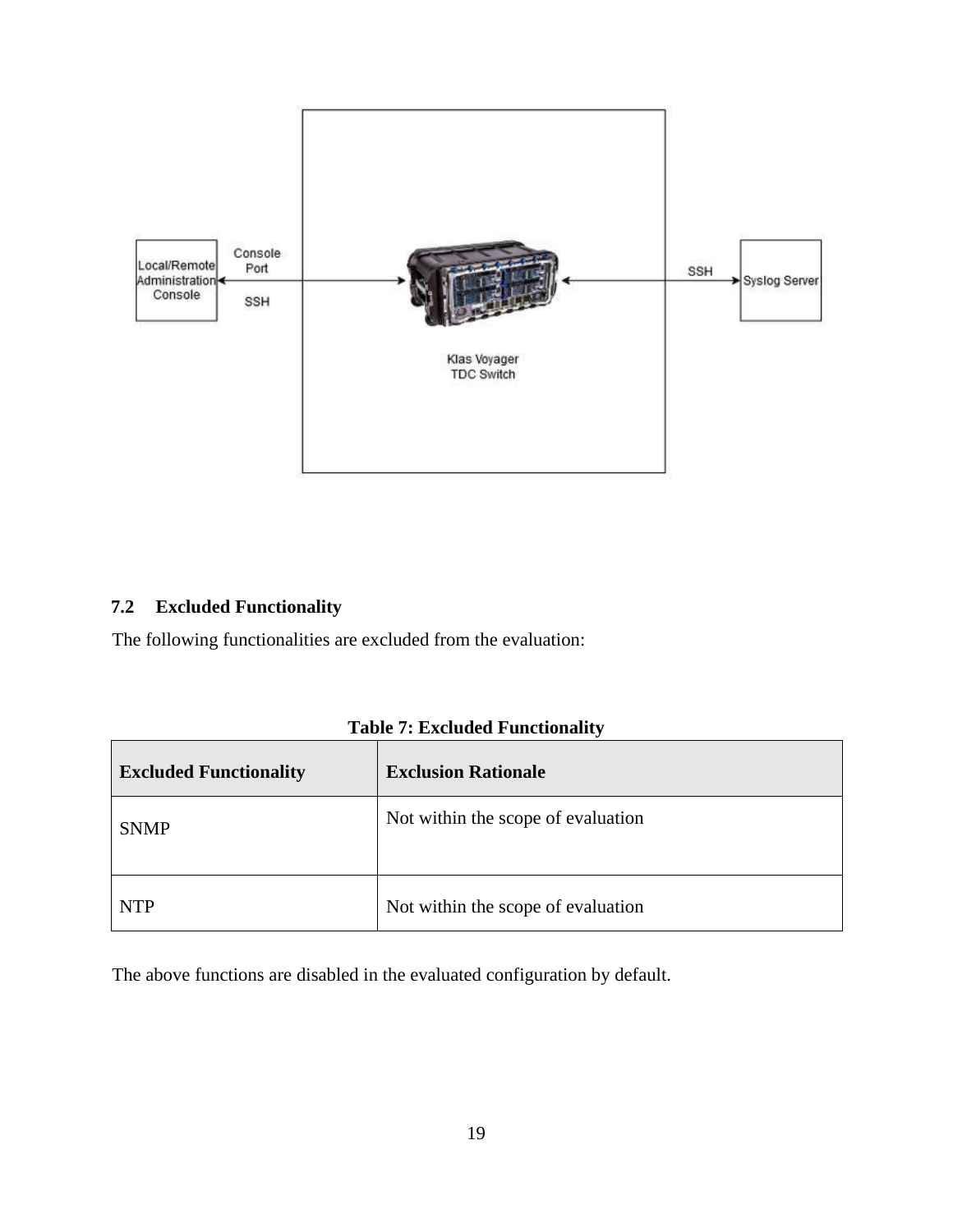# <span id="page-19-0"></span>**8 IT Product Testing**

This section describes the testing efforts of the developer and the evaluation team. It is derived from information contained in Evaluation Test Report for Klas Fastnet Series Switches Klas OS 5.3, which is not publicly available. The AAR provides an overview of testing and the prescribed assurance activities.

### <span id="page-19-1"></span>**8.1 Developer Testing**

No evidence of developer testing is required in the Assurance Activities for this product.

### <span id="page-19-2"></span>**8.2 Evaluation Team Independent Testing**

The evaluation team verified the product according to the vendor-provided guidance documentation and ran the tests specified in the Protection Profile for Network Devices, Version 2.2e [NDcPP v2.2e]. The Independent Testing activity is documented in the AAR, which is publicly available, and is not duplicated here.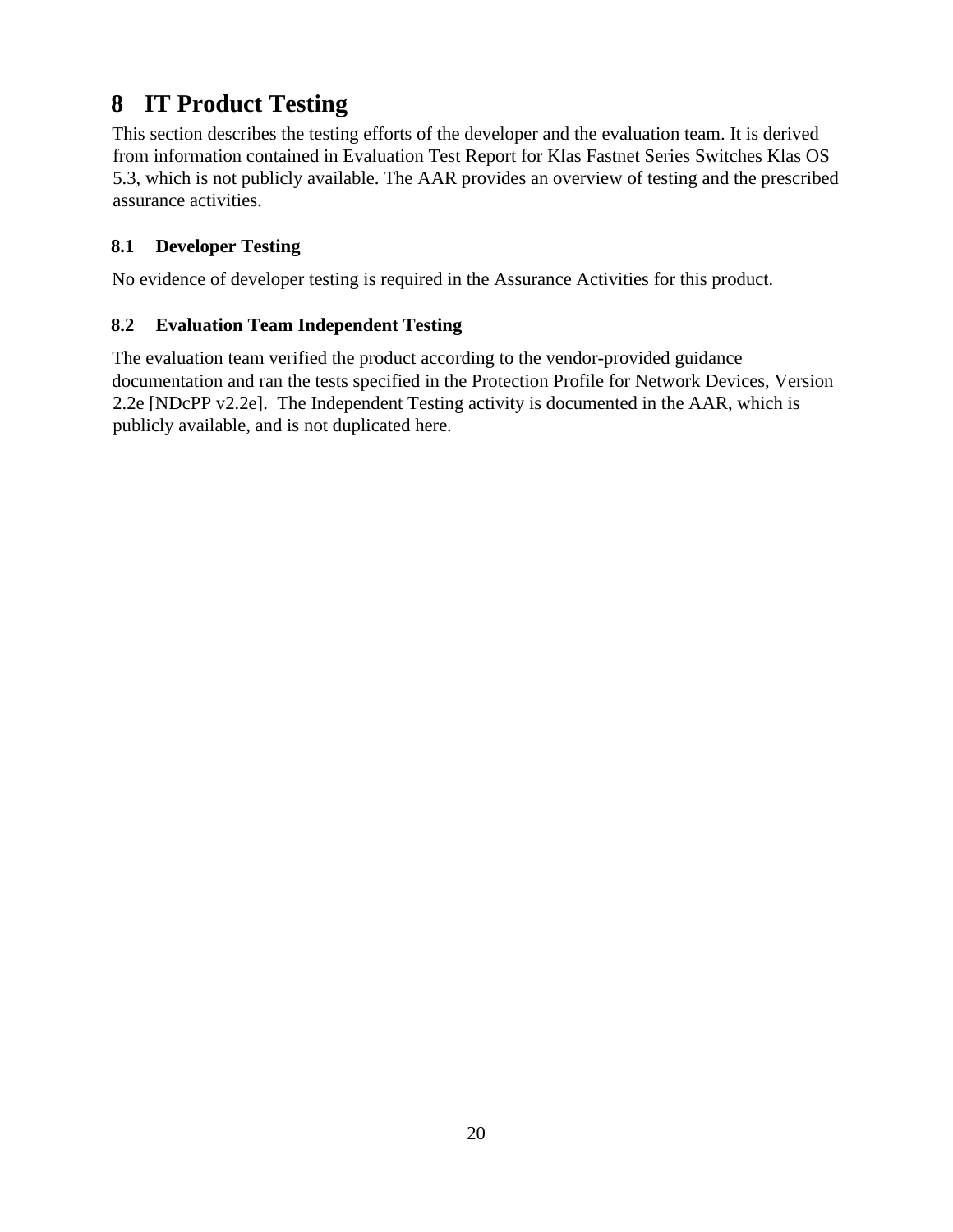## <span id="page-20-0"></span>**9 Results of the Evaluation**

The results of the assurance requirements are generally described in this section and are presented in detail in the proprietary documents: the Detailed Test Report (DTR) and the ETR. The reader of this document can assume that activities and work units received a passing verdict.

A verdict for an assurance component is determined by the resulting verdicts assigned to the corresponding evaluator action elements. The evaluation was conducted based upon CC version 3.1 rev 4 and CEM version 3.1 rev 5 The evaluation determined the Klas Fastnet Series Switches Klas OS 5.3 to be Part 2 extended, and meets the SARs contained in the PP. Additionally the evaluator performed the Assurance Activities specified in the NDPP.

### <span id="page-20-1"></span>**9.1 Evaluation of Security Target**

The evaluation team applied each ASE CEM work unit. The ST evaluation ensured the ST contains a description of the environment in terms of policies and assumptions, a statement of security requirements claimed to be met by the Klas Fastnet Series Switches Klas OS 5.3 that are consistent with the Common Criteria, and product security function descriptions that support the requirements. Additionally, the evaluator performed an assessment of the Assurance Activities specified in the Protection Profile for Network Devices, Version 2.2e [NDcPP v2.2e].

The validators reviewed the work of the evaluation team and found that sufficient evidence and justification was provided by the evaluation team to confirm that the evaluation was conducted in accordance with the requirements of the CEM, and that the conclusion reached by the evaluation team was justified.

### <span id="page-20-2"></span>**9.2 Evaluation of Development Documentation**

The evaluation team applied each ADV CEM work unit. The evaluation team assessed the design documentation and found it adequate to aid in understanding how the TSF provides the security functions. The design documentation consists of a functional specification contained in the Security Target's TOE Summary Specification. Additionally, the evaluator performed the Assurance Activities specified in the Protection Profile for Network Devices, Version 2.2e [NDcPP v2.2e] related to the examination of the information contained in the TOE Summary Specification.

The validators reviewed the work of the evaluation team and found that sufficient evidence and justification was provided by the evaluation team to confirm that the evaluation was conducted in accordance with the Assurance Activities, and that the conclusion reached by the evaluation team was justified.

### <span id="page-20-3"></span>**9.3 Evaluation of Guidance Documents**

The evaluation team applied each AGD CEM work unit. The evaluation team ensured the adequacy of the user guidance in describing how to use the operational TOE. Additionally, the evaluation team ensured the adequacy of the administrator guidance in describing how to securely administer the TOE. The guides were assessed during the design and testing phases of the evaluation to ensure they were complete. Additionally, the evaluator performed the Assurance Activities specified in the Protection Profile for Network Devices, Version 2.2e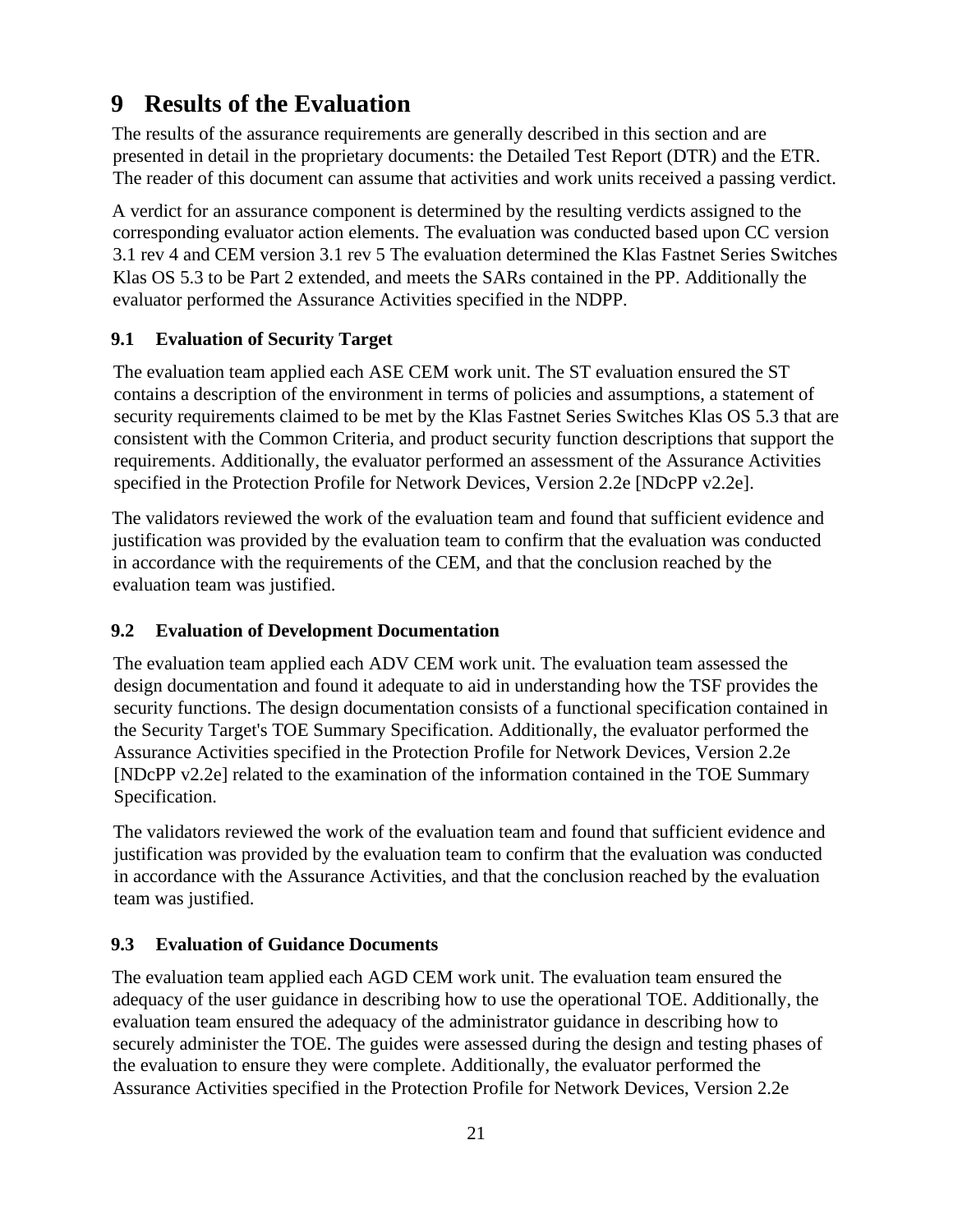[NDcPP v2.2e] related to the examination of the information contained in the operational guidance documents.

The validators reviewed the work of the evaluation team and found that sufficient evidence and justification was provided by the evaluation team to confirm that the evaluation was conducted in accordance with the Assurance Activities, and that the conclusion reached by the evaluation team was justified.

### <span id="page-21-0"></span>**9.4 Evaluation of Life Cycle Support Activities**

The evaluation team applied each ALC CEM work unit. The evaluation team found that the TOE was identified.

The validators reviewed the work of the evaluation team and found that sufficient evidence and justification was provided by the evaluation team to confirm that the evaluation was conducted in accordance with the requirements of the CEM, and that the conclusion reached by the evaluation team was justified.

#### <span id="page-21-1"></span>**9.5 Evaluation of Test Documentation and the Test Activity**

The evaluation team applied each ATE CEM work unit. The evaluation team ran the set of tests specified by the Assurance Activities in the Protection Profile for Network Devices, Version 2.2e [NDcPP v2.2e] and recorded the results in a Test Report, summarized in the Evaluation Technical Report and AAR.

The validators reviewed the work of the evaluation team and found that sufficient evidence was provided by the evaluation team to show that the evaluation activities addressed the test activities in the Protection Profile for Network Devices, Version 2.2e [NDcPP v2.2e], and that the conclusion reached by the evaluation team was justified.

#### <span id="page-21-2"></span>**9.6 Vulnerability Assessment Activity**

The evaluation team applied each AVA CEM work unit. The evaluation team performed a public search for vulnerabilities, performed vulnerability testing and did not discover any issues with the TOE.

The validators reviewed the work of the evaluation team and found that sufficient evidence and justification was provided by the evaluation team to confirm that the evaluation addressed the vulnerability analysis Assurance Activities in the Protection Profile for Network Devices, Version 2.2e [NDcPP v2.2e], and that the conclusion reached by the evaluation team was justified.

The evaluators documented their analysis and testing of potential vulnerabilities with respect to this requirement.

In compliance with AVA\_VAN.1, the evaluators examined sources of publicly available information to identify potential vulnerabilities in the TOE. The sources of examined sources are as follows:

- <https://www.klasgroup.com/>
- <http://nvd.nist.gov/>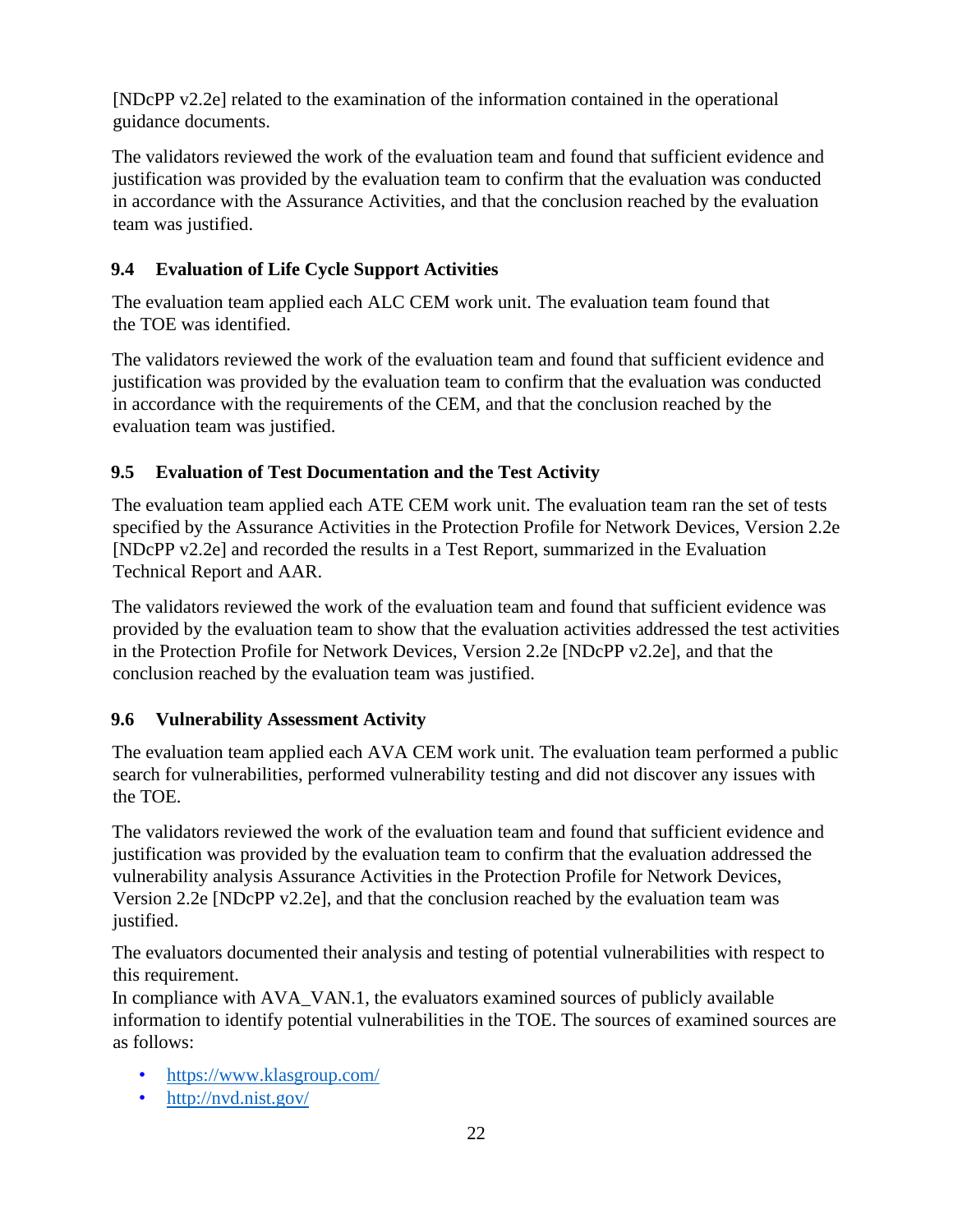- [http://www.us-cert.gov](http://www.us-cert.gov/)
- <http://www.securityfocus.com/>
- <https://www.cvedetails.com/>
- [www.exploitsearch.net](http://www.exploitsearch.net/)
- [www.securiteam.com](http://www.securiteam.com/)
- <http://nessus.org/plugins/index.php?view=search>
- <http://www.zerodayinitiative.com/advisories>
- [https://www.exploit-db.com](https://www.exploit-db.com/)
- https://www.rapid7.com/db/vulnerabilities

The evaluators examined public domain vulnerability searches by performing a keyword search. The terms used for this search were based on the vendor name, product name, and key platform features leveraged by the product. As a result, the evaluator performed a search using the following keywords:

- Klas Telecom
- Klas Switch
- Klas Voyager
- Klas TDC 10G
- Klas TDC 12GG
- KlasOS  $5.3.5$
- Klas Fastnet Series
- Marvell Prestera 98DX8212
- KlasOS IPv4
- KLAS-VOY-TDC-R2.0
- KlasOS SSH
- KlasOS Syslog
- OpenSSH 7.7p1
- OpenSSL 1.0.1u
- Linux Kernel version 3.10.70
- GNU C Library stable release version 2.13
- Linux-PAM 1.3.1
- rsyslogd 8.34.0

The vulnerability searches were performed on March 24, 2021, May 3, 2021, June 5, 2021, June 24, 2021, and August 5, 2021. No open vulnerabilities applicable to the TOE were identified.

Based on these findings, this assurance activity is considered satisfied.

#### <span id="page-22-0"></span>**9.7 Summary of Evaluation Results**

The evaluation team's assessment of the evaluation evidence demonstrates that the claims in the ST are met. Additionally, the evaluation team's test activities also demonstrated the accuracy of the claims in the ST.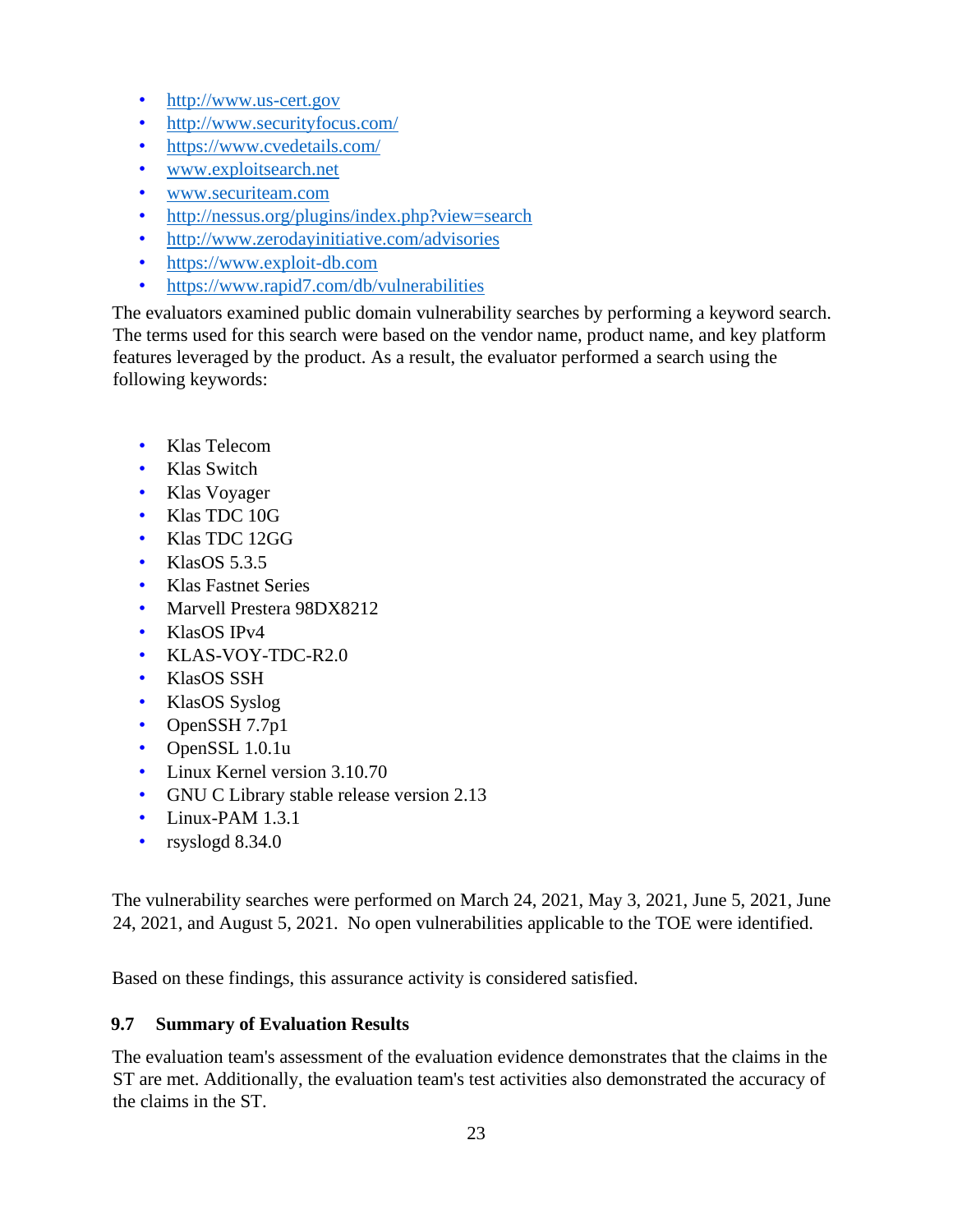The validation team's assessment of the evidence provided by the evaluation team is that it demonstrates that the evaluation team performed the Assurance Activities in the Protection Profile for Network Devices, Version 2.2e [NDcPP v2.2e], and correctly verified that the product meets the claims in the ST.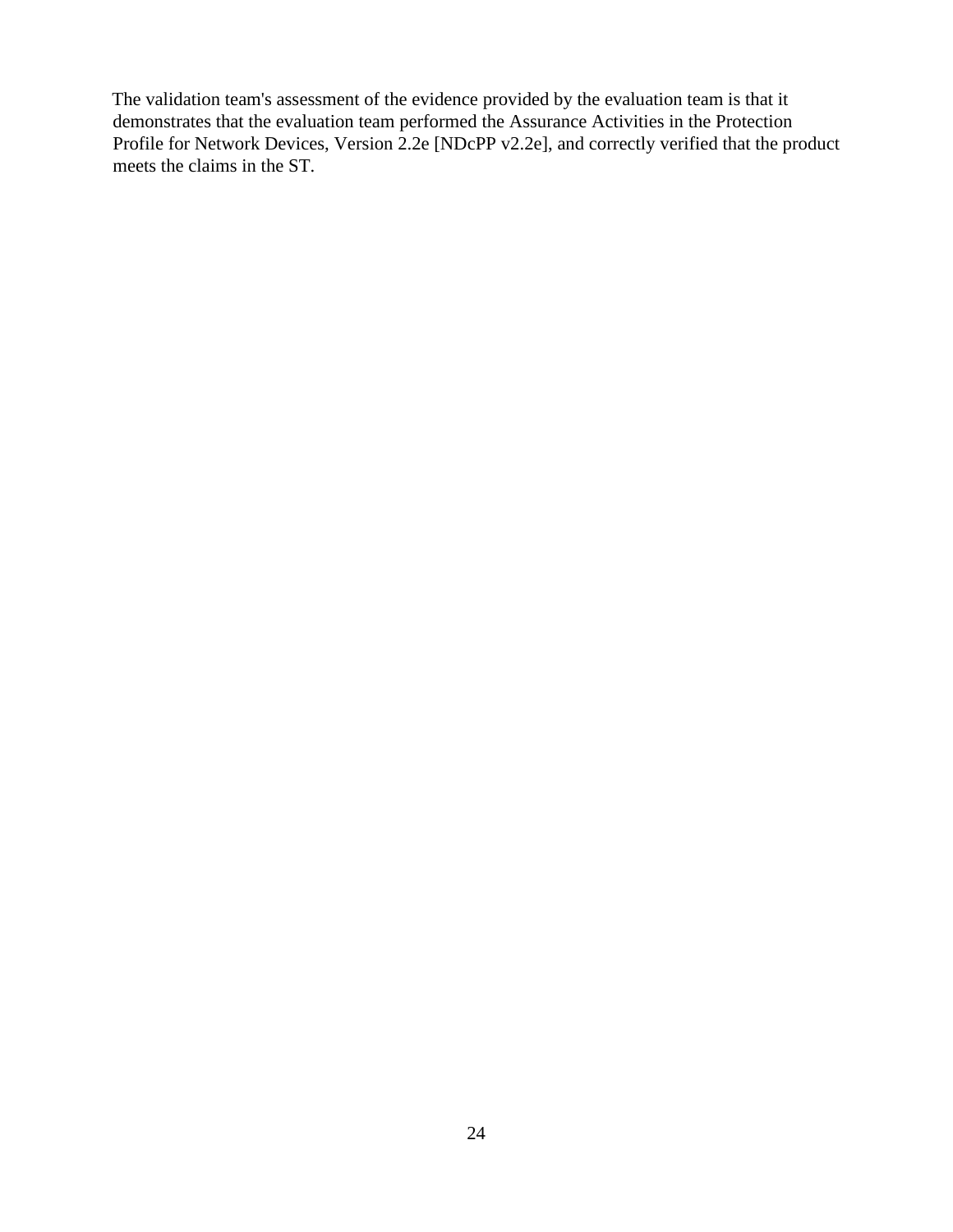# <span id="page-24-0"></span>**10 Validator Comments & Recommendations**

The validation team notes that the evaluated configuration is dependent upon the TOE being configured per the evaluated configuration instructions in the document "Klas Fastnet Series Switches KlasOS 5.3 Common Criteria Configuration Guide version 1.0", dated 9 August 2021. No versions of the TOE and software, either earlier or later were evaluated.

Please note that the functionality evaluated is scoped exclusively to the security functional requirements specified in the Security Target. Other functionality included in the product was not assessed as part of this evaluation. Other functionality provided by devices in the operational environment, such as the Management Workstation, need to be assessed separately and no further conclusions can be drawn about their effectiveness.

The evaluation and testing of security functional requirements are scoped by the guidance included by the Assurance Activity associated with the Protection Profile claimed by the TOE. There is an inherent risk that elements of the TOE security functionality were not fully evaluated. It is recommended that the TOE be subject to integration testing within its intended environment to ensure proper configuration, compliance, and operation.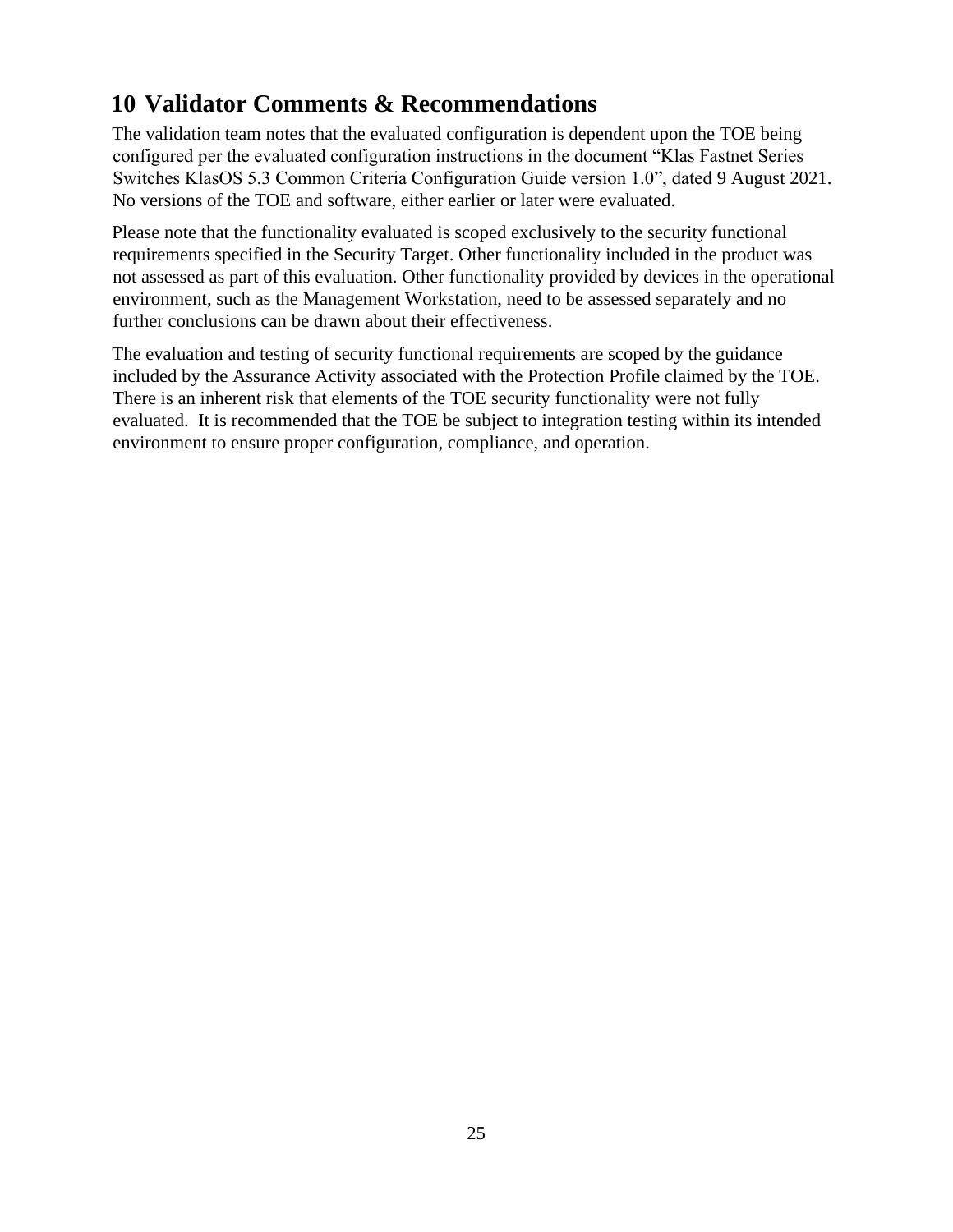# <span id="page-25-0"></span>**Annexes**

Not applicable.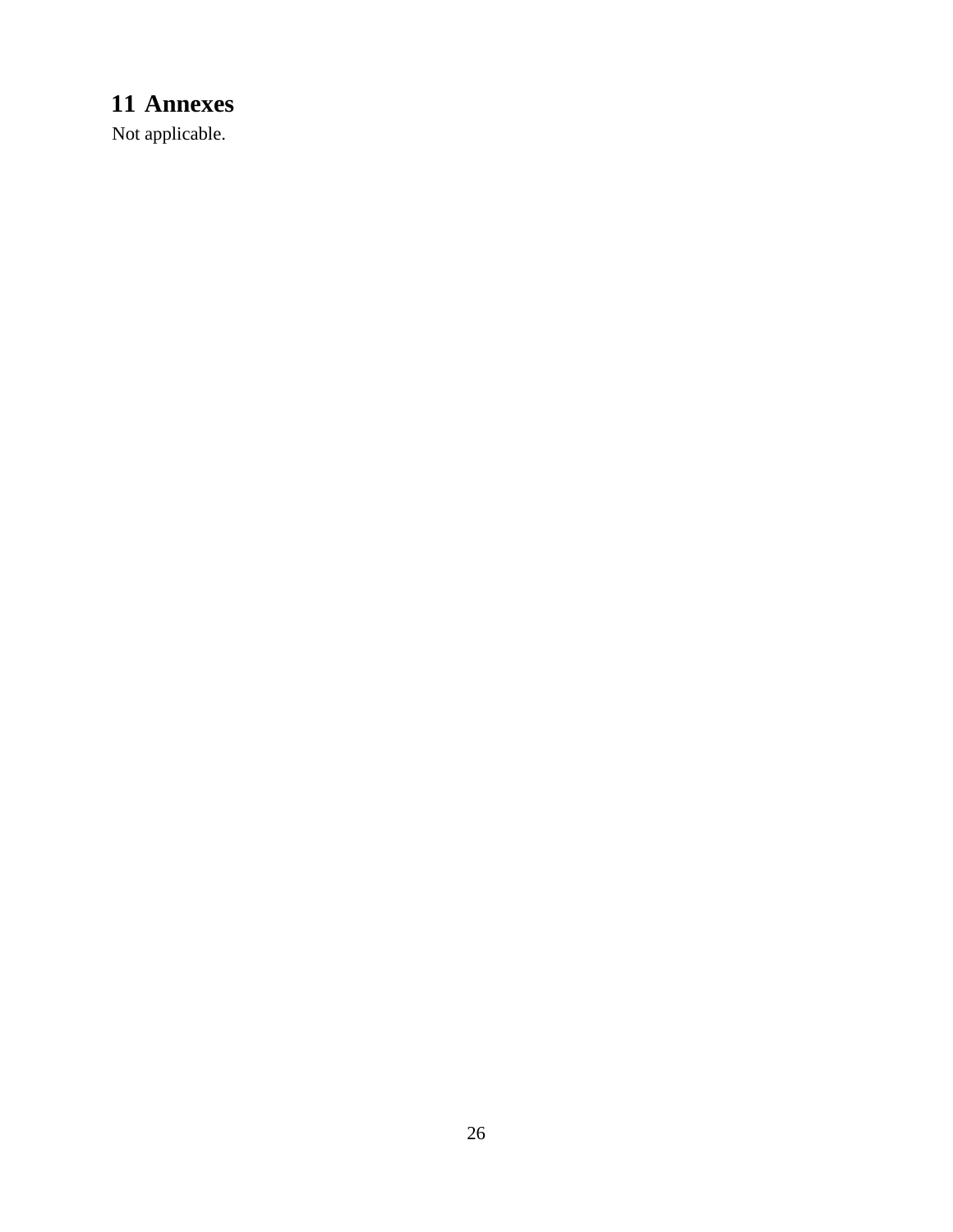# <span id="page-26-0"></span>**Security Target**

Please see the Klas Fastnet Series Switches KlasOS 5.3 Security Target version 1.7. [ST]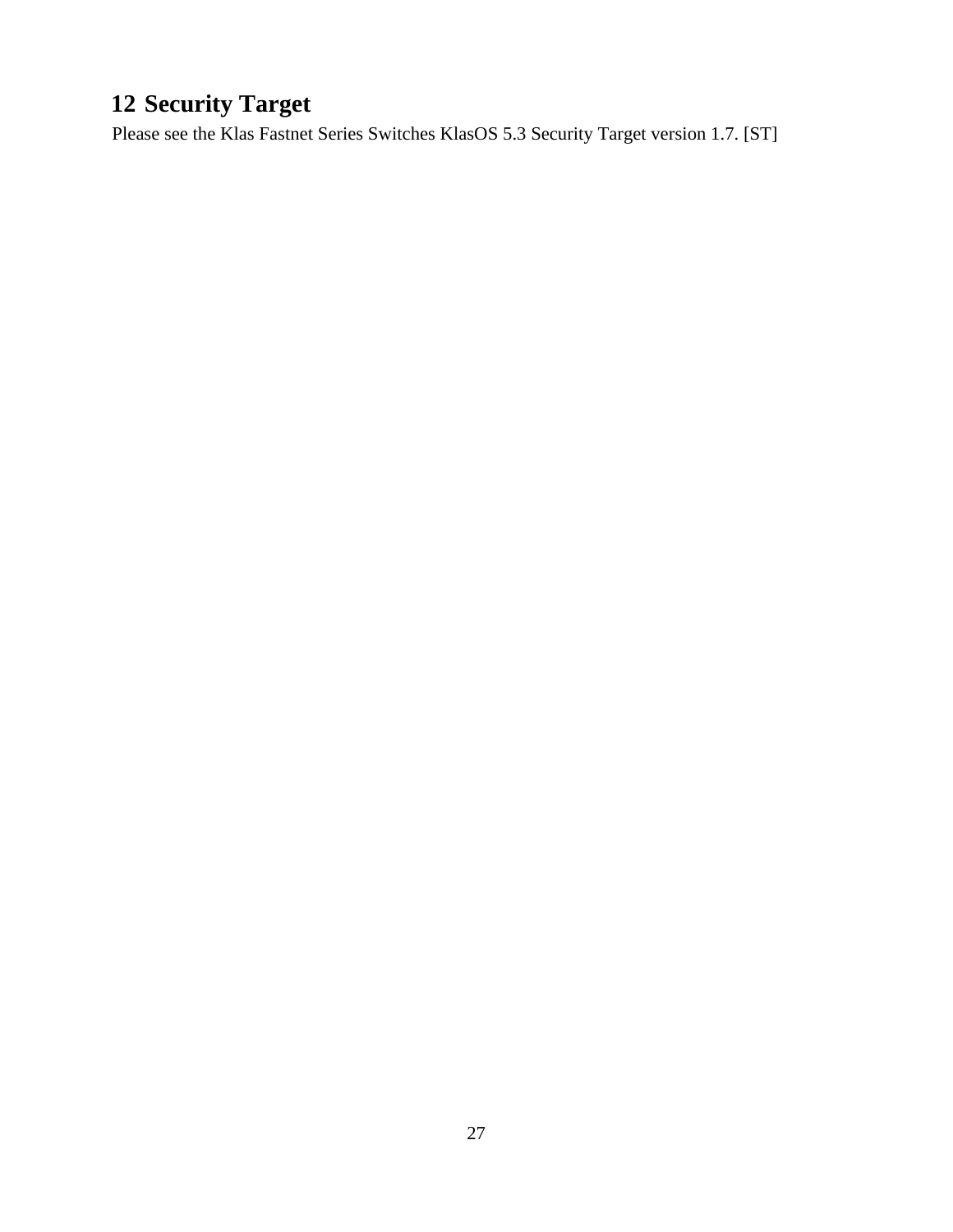# <span id="page-27-0"></span>**13 Glossary**

The following definitions are used throughout this document:

- **Common Criteria Testing Laboratory (CCTL).** An IT security evaluation facility accredited by the National Voluntary Laboratory Accreditation Program (NVLAP) and approved by the CCEVS Validation Body to conduct Common Criteria-based evaluations.
- **Conformance.** The ability to demonstrate in an unambiguous way that a given implementation is correct with respect to the formal model.
- **Evaluation.** The assessment of an IT product against the Common Criteria using the Common Criteria Evaluation Methodology to determine whether or not the claims made are justified; or the assessment of a protection profile against the Common Criteria using the Common Evaluation Methodology to determine if the Profile is complete, consistent, technically sound and hence suitable for use as a statement of requirements for one or more TOEs that may be evaluated.
- **Evaluation Evidence.** Any tangible resource (information) required from the sponsor or developer by the evaluator to perform one or more evaluation activities.
- **Feature.** Part of a product that is either included with the product or can be ordered separately.
- **Target of Evaluation (TOE).** A group of IT products configured as an IT system, or an IT product, and associated documentation that is the subject of a security evaluation under the CC.
- **Validation.** The process carried out by the CCEVS Validation Body leading to the issue of a Common Criteria certificate.
- **Validation Body.** A governmental organization responsible for carrying out validation and for overseeing the day-to-day operation of the NIAP Common Criteria Evaluation and Validation Scheme.

### <span id="page-27-1"></span>**14 Bibliography**

The Validation Team used the following documents to produce this Validation Report:

- 1. Common Criteria for Information Technology Security Evaluation Part 1: Introduction and general model, Version 3.1 Revision 5.
- 2. Common Criteria for Information Technology Security Evaluation Part 2: Security functional requirements, Version 3.1 Revision 5.
- 3. Common Criteria for Information Technology Security Evaluation Part 3: Security assurance requirements, Version 3.1 Revision 5.
- 4. Common Evaluation Methodology for Information Technology Security Evaluation, Version 3.1 Revision 4.
- 5. Klas Fastnet Series Switches KlasOS 5.3 Security Target, Version 1.7, 16 July 2021 [ST].
- 6. Klas Fastnet Series Switches KlasOS 5.3, Common Criteria Configuration Guide, Version 1.0, 09, August 2021 [AGD].
- 7. Assurance Activity Report for Klas Fastnet Series Switches KlasOS 5.3, Version 0.9, 18 August 2021 [AAR].
- 8. Evaluation Technical Report for Klas Fastnet Series Switches KlasOS 5.3, Version 0.8, 09 August 2021 [ETR].